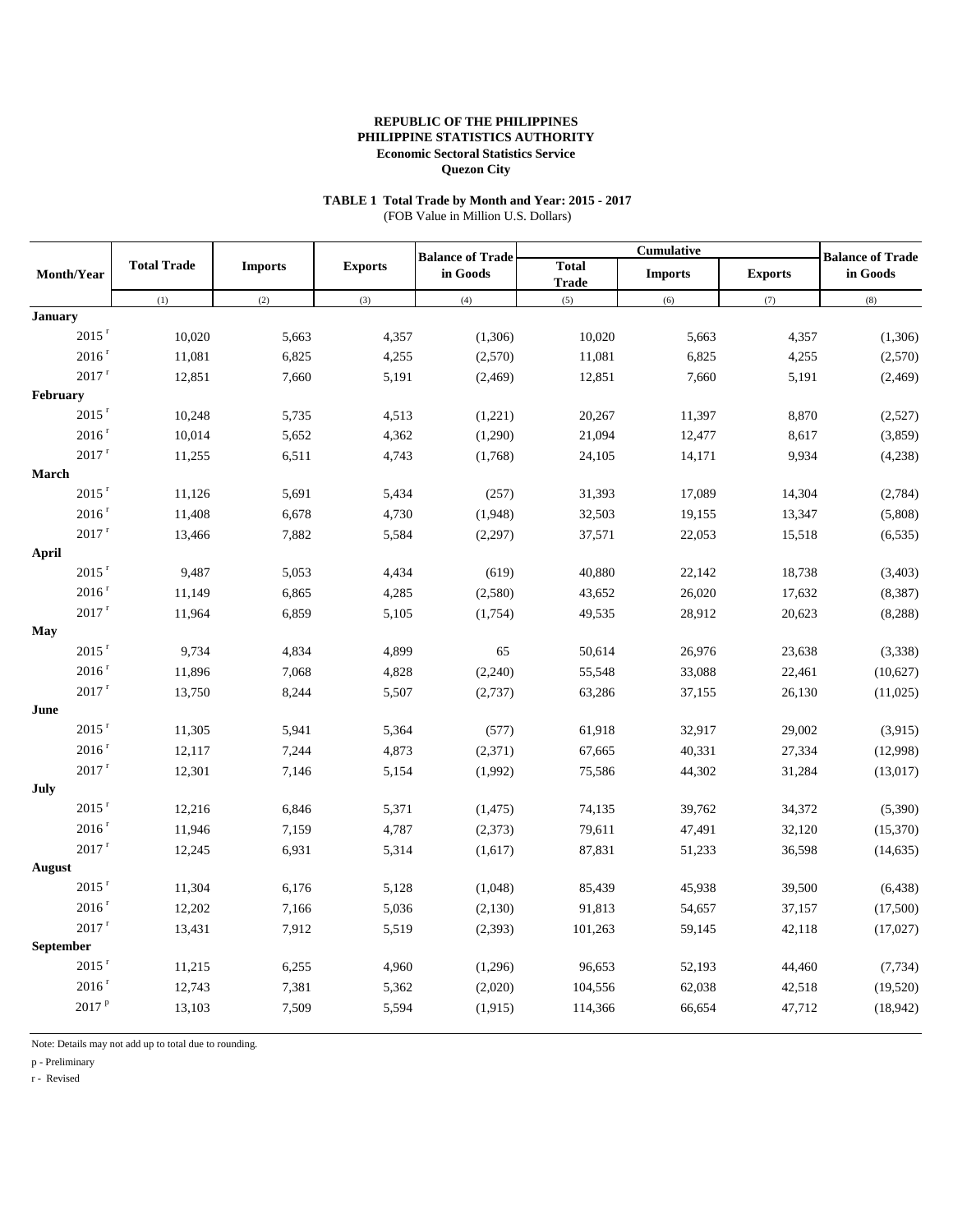#### **TABLE 2 Growth Rate by Month and Year: 2015 - 2017**

|                     |                    |                |                | <b>Balance</b> of        |                              | Cumulative     |                | <b>Balance</b> of        |
|---------------------|--------------------|----------------|----------------|--------------------------|------------------------------|----------------|----------------|--------------------------|
| Month/Year          | <b>Total Trade</b> | <b>Imports</b> | <b>Exports</b> | <b>Trade in</b><br>Goods | <b>Total</b><br><b>Trade</b> | <b>Imports</b> | <b>Exports</b> | <b>Trade in</b><br>Goods |
|                     | (1)                | (2)            | (3)            | (4)                      | (5)                          | (6)            | (7)            | (8)                      |
| <b>January</b>      |                    |                |                |                          |                              |                |                |                          |
| $2015$ <sup>r</sup> | (3.3)              | (5.7)          | (0.0)          | (20.8)                   | (3.3)                        | (5.7)          | (0.0)          | (20.8)                   |
| $2016$ r            | 10.6               | 20.5           | (2.3)          | 96.8                     | 10.6                         | 20.5           | (2.3)          | 96.8                     |
| $2017$ <sup>r</sup> | 16.0               | 12.2           | 22.0           | (3.9)                    | 16.0                         | 12.2           | 22.0           | (3.9)                    |
| February            |                    |                |                |                          |                              |                |                |                          |
| $2015$ <sup>r</sup> | 7.8                | 18.1           | (3.0)          | 496.1                    | $2.0\,$                      | 4.9            | (1.5)          | 36.3                     |
| $2016$ $^{\rm r}$   | (2.3)              | (1.4)          | (3.4)          | 5.6                      | 4.1                          | 9.5            | (2.8)          | 52.7                     |
| $2017$ $^{\rm r}$   | 12.4               | 15.2           | 8.7            | 37.1                     | 14.3                         | 13.6           | 15.3           | 9.8                      |
| March               |                    |                |                |                          |                              |                |                |                          |
| $2015$ <sup>r</sup> | 3.5                | 3.7            | 3.1            | 18.4                     | 2.5                          | 4.5            | 0.2            | 34.5                     |
| $2016$ <sup>r</sup> | 2.5                | 17.3           | (13.0)         | 657.6                    | 3.5                          | 12.1           | (6.7)          | 108.6                    |
| $2017$ <sup>r</sup> | 18.0               | 18.0           | 18.1           | 17.9                     | 15.6                         | 15.1           | 16.3           | 12.5                     |
| April               |                    |                |                |                          |                              |                |                |                          |
| $2015$ <sup>r</sup> | (4.5)              | (5.8)          | (2.8)          | (22.9)                   | $0.8\,$                      | $2.0\,$        | (0.5)          | 18.5                     |
| $2016$ $^{\rm r}$   | 17.5               | 35.9           | (3.4)          | 316.8                    | 6.8                          | 17.5           | (5.9)          | 146.5                    |
| $2017$ $^{\rm r}$   | 7.3                | (0.1)          | 19.1           | (32.0)                   | 13.5                         | $11.1\,$       | 17.0           | (1.2)                    |
| May                 |                    |                |                |                          |                              |                |                |                          |
| $2015$ <sup>r</sup> | (11.5)             | (4.6)          | (17.4)         | (92.5)                   | (1.8)                        | 0.7            | (4.6)          | 66.1                     |
| $2016$ <sup>r</sup> | 22.2               | 46.2           | (1.4)          | (3,547.8)                | 9.7                          | 22.7           | (5.0)          | 218.3                    |
| $2017$ <sup>r</sup> | 15.6               | 16.6           | 14.0           | 22.2                     | 13.9                         | 12.3           | 16.3           | 3.7                      |
| June                |                    |                |                |                          |                              |                |                |                          |
| $2015$ <sup>r</sup> | 9.9                | 23.0           | (1.8)          | (191.1)                  | 0.1                          | 4.1            | (4.1)          | 184.2                    |
| $2016$ $^{\rm r}$   | 7.2                | 21.9           | (9.2)          | 311.0                    | 9.3                          | 22.5           | (5.8)          | 232.0                    |
| $2017$ $^{\rm r}$   | 1.5                | (1.3)          | 5.8            | (16.0)                   | 11.7                         | 9.8            | 14.5           | 0.2                      |
| July                |                    |                |                |                          |                              |                |                |                          |
| $2015$ <sup>r</sup> | 11.2               | 23.0           | (1.0)          | 961.6                    | 1.8                          | 7.0            | (3.6)          | 255.4                    |
| $2016$ <sup>r</sup> | (2.2)              | 4.6            | (10.9)         | 60.8                     | 7.4                          | 19.4           | (6.6)          | 185.2                    |
| $2017$ <sup>r</sup> | 2.5                | (3.2)          | 11.0           | (31.8)                   | 10.3                         | 7.9            | 13.9           | (4.8)                    |
| August              |                    |                |                |                          |                              |                |                |                          |
| $2015$ $^{\rm r}$   | (0.1)              | 5.7            | (6.3)          | 180.8                    | 1.5                          | 6.8            | (4.0)          | 240.7                    |
| $2016$ <sup>r</sup> | 7.9                | 16.0           | (1.8)          | 103.2                    | 7.5                          | 19.0           | (5.9)          | 171.8                    |
| $2017$ $^{\rm r}$   | 10.1               | 10.4           | 9.6            | 12.3                     | 10.3                         | 8.2            | 13.4           | (2.7)                    |
| September           |                    |                |                |                          |                              |                |                |                          |
| $2015$ <sup>r</sup> | (3.6)              | $8.2\,$        | (15.2)         | (2,145.7)                | 0.9                          | 6.9            | (5.4)          | 323.4                    |
| $2016$ <sup>r</sup> | 13.6               | $18.0\,$       | 8.1            | 55.9                     | 8.2                          | 18.9           | (4.4)          | 152.4                    |
| 2017P               | 2.8                | 1.7            | 4.3            | (5.2)                    | 9.4                          | 7.4            | 12.2           | (3.0)                    |
|                     |                    |                |                |                          |                              |                |                |                          |

Note: Details may not add up to total due to rounding.

p - Preliminary

r - Revised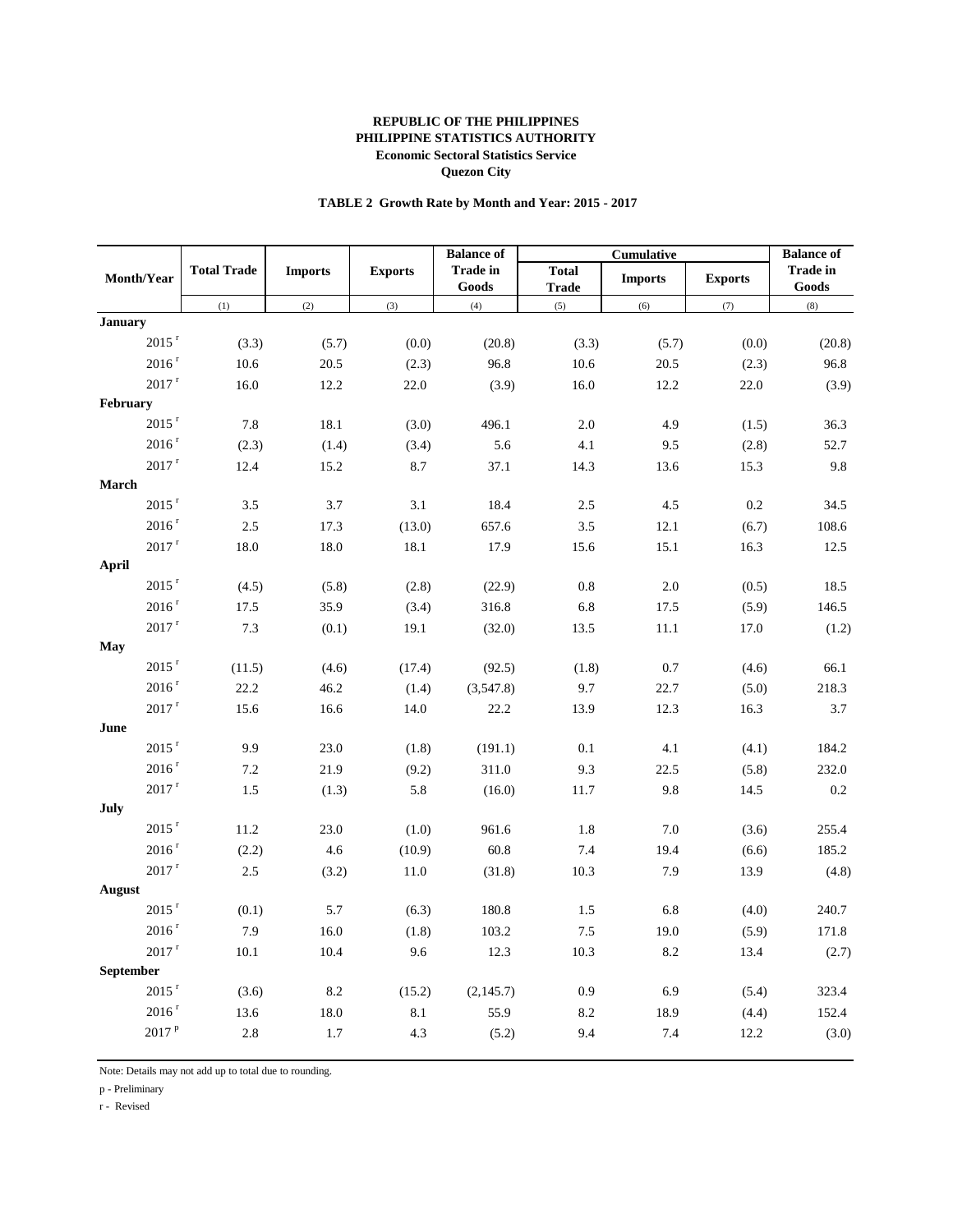## **TABLE 2 Philippine Exports by Commodity Groups September 2017 and 2016**

(FOB Value in Million U.S. Dollars)

|          | <b>Commodity Groups</b>                                              | 2017<br>September <sup>P</sup> | % Share      | 2016<br>September <sup>r</sup> | % Share                  | Growth<br>Rate % |
|----------|----------------------------------------------------------------------|--------------------------------|--------------|--------------------------------|--------------------------|------------------|
|          |                                                                      | (1)                            | (2)          | (3)                            | (4)                      | (5)              |
|          |                                                                      |                                |              |                                |                          |                  |
|          | <b>TOTAL</b>                                                         | 5,594.32                       | 100.0        | 5,361.57                       | 100.0                    | 4.3              |
|          |                                                                      |                                |              |                                |                          |                  |
| 1        | <b>Electronic Products</b><br>a) Components/Devices (Semiconductors) | 2,926.36<br>2,159.76           | 52.3<br>38.6 | 2,743.98<br>1,992.73           | 51.2<br>37.2             | 6.6<br>8.4       |
|          | b) Electronic Data Processing                                        | 505.37                         | 9.0          | 494.15                         | 9.2                      | 2.3              |
|          | c) Office Equipment                                                  | 42.64                          | 0.8          | 38.84                          | 0.7                      | 9.8              |
|          | d) Consumer Electronics                                              | 29.14                          | 0.5          | 9.87                           | 0.2                      | 195.2            |
|          | e) Telecommunication                                                 | 44.13                          | 0.8          | 76.19                          | 1.4                      | (42.1)           |
|          | f) Communication/Radar                                               | 61.45                          | 1.1          | 45.11                          | 0.8                      | 36.2             |
|          | g) Control and Instrumentation                                       | 72.37                          | 1.3          | 63.32                          | 1.2                      | 14.3             |
|          | h) Medical/Industrial Instrumentation                                | 5.83                           | 0.1          | 12.04                          | 0.2                      | (51.6)           |
|          | i) Automotive Electronics                                            | 5.68                           | 0.1          | 11.74                          | 0.2                      | (51.6)           |
| 2        | Machinery & Transport Equipment                                      | 505.98                         | 9.0          | 375.12                         | 7.0                      | 34.9             |
| 3        | Other Manufactured Goods                                             | 329.33                         | 5.9          | 308.03                         | 5.7                      | 6.9              |
| 4        | Ignition Wiring Set and Other Wiring Sets Used in Vehicles,          |                                |              |                                |                          |                  |
|          | Aircrafts and Ships 1/                                               | 153.66                         | 2.7          | 185.94                         | 3.5                      | (17.4)           |
| 5        | Coconut Oil 2/                                                       | 143.43                         | 2.6          | 87.55                          | 1.6                      | 63.8             |
| 6        | Cathodes & Sections Of Cathodes, Of Refined Copper                   | 131.89                         | 2.4          | 0.00                           |                          |                  |
| 7        | Metal Components 7/                                                  | 123.51                         | 2.2          | 114.10                         | 2.1                      | 8.2              |
| 8        | Other Mineral Products                                               | 109.13                         | 2.0          | 145.87                         | 2.7                      | (25.2)           |
| 9        | Chemicals                                                            | 97.47                          | 1.7          | 136.58                         | 2.5                      | (28.6)           |
| 10       | Gold 3/                                                              | 95.63                          | 1.7          | 35.25                          | 0.7                      | 171.3            |
|          | TOP TEN EXPORTS TOTAL                                                | 4,616.39                       | 82.5         | 4,132.42                       | 77.1                     | 11.7             |
|          |                                                                      |                                |              |                                |                          |                  |
|          | 11 Electronic Eqpt. and Parts                                        | 92.38                          | 1.7          | 99.03                          | 1.8                      | (6.7)            |
| 12       | Articles of Apparel and Clothing Accessories                         | 80.10                          | 1.4          | 98.95                          | 1.8                      | (19.0)           |
| 13       | Woodcrafts and Furniture                                             | 66.72                          | 1.2          | 254.42                         | 4.7                      | (73.8)           |
| 14       | Processed Food and Beverages                                         | 65.40                          | 1.2          | 70.46                          | 1.3                      | (7.2)            |
|          | 15 Misc. Manufactured Articles, n.e.s.                               | 62.60                          | 1.1          | 51.64                          | 1.0                      | 21.2             |
|          | 16 Bananas (Fresh)                                                   | 58.73<br>47.95                 | 1.0          | 95.85                          | 1.8                      | (38.7)           |
| 17       | Pineapple and Pineapple Products                                     | 41.36                          | 0.9<br>0.7   | 56.39                          | 1.1<br>0.7               | (15.0)           |
| 18<br>19 | Travel Goods and Handbags<br>Tuna 4/                                 | 33.41                          | 0.6          | 39.31<br>28.94                 | 0.5                      | 5.2<br>15.4      |
| 20       | Other Products Manufactured from Materials Imported on               |                                |              |                                |                          |                  |
|          | <b>Consignment Basis</b>                                             | 32.69                          | 0.6          | 41.02                          | 0.8                      | (20.3)           |
| 21       | <b>Dessicated Coconut</b>                                            | 25.94                          | 0.5          | 33.61                          | 0.6                      | (22.8)           |
| 22       | Fish, fresh or preserved of which: Shrimps & Prawns                  |                                |              |                                |                          |                  |
|          |                                                                      | 24.68                          | 0.4          | 33.83                          | 0.6                      | (27.0)           |
| 23       | Sugar                                                                | 23.08                          | 0.4          | 0.08                           | 0.0                      | $\boldsymbol{a}$ |
| 24       | Non-Metallic Mineral Manufactures                                    | 22.01                          | 0.4          | 9.79                           | 0.2                      | 124.9            |
| 25       | Textile Yarns/Fabrics                                                | 20.97                          | 0.4          | 13.46                          | 0.3                      | 55.8             |
| 26       | Special Transactions 5/                                              | 20.21                          | 0.4          | 40.90                          | 0.8                      | (50.6)           |
| 27       | Processed Tropical Fruits                                            | 19.54                          | 0.3          | 16.30                          | 0.3                      | 19.9             |
| 28       | <b>Copper Concentrates</b>                                           | 17.32                          | 0.3          | 48.28                          | 0.9                      | (64.1)           |
| 29       | Seaweeds and Carageenan                                              | 13.58                          | 0.2          | 16.81                          | 0.3                      | (19.2)           |
| 30       | Unmanufactured Tobacco                                               | 13.43                          | 0.2          | 14.44                          | 0.3                      | (7.0)            |
| 31       | Baby Carr., Toys, Games, and Sporting Goods                          | 12.41                          | 0.2          | 17.82                          | 0.3                      | (30.4)           |
|          | 32 Iron & Steel                                                      | 10.82                          | 0.2          | 8.64                           | 0.2                      | 25.1             |
| 33       | Lumber                                                               | 10.20                          | 0.2          | 2.48                           | 0.0                      | 310.5            |
| 34       | Petroleum Products 6/                                                | 9.82                           | 0.2          | 23.50                          | 0.4                      | (58.2)           |
| 35       | Plywood                                                              | 9.29                           | 0.2          | 0.05                           | 0.0                      | $\boldsymbol{a}$ |
|          | 36 Shrimps and Prawns, Fresh, Chilled or Frozen                      | 8.51                           | 0.2          | 7.36                           | 0.1                      | 15.7             |
| 37<br>38 | Copra Oil Cake or Meal                                               | 8.39                           | 0.2          | 4.19                           | 0.1                      | 100.2            |
| 39       | <b>Activated Carbon</b><br>Natural Rubber                            | 8.12                           | 0.1          | 11.66                          | 0.2                      | (30.3)           |
| 40       | Footwear                                                             | 7.26<br>5.66                   | 0.1<br>0.1   | 3.30<br>4.61                   | 0.1<br>0.1               | 120.2<br>22.7    |
| 41       | Iron Ore Agglomerates                                                | 5.19                           | 0.1          | 0.00                           | $\overline{\phantom{a}}$ |                  |
| 42       | Christmas Decor                                                      | 4.55                           | 0.1          | 7.57                           | 0.1                      | (39.8)           |
| 43       | Fertilizers, Manufactured                                            | 3.92                           | 0.1          | 0.65                           | 0.0                      | 498.1            |
| 44       | Abaca Fibers                                                         | 3.14                           | 0.1          | 1.71                           | 0.0                      | 84.1             |
| 45       | <b>Basketworks</b>                                                   | 2.92                           | 0.1          | 3.73                           | 0.1                      | (21.8)           |
| 46       | Other Agro-based                                                     | 2.33                           | $0.0\,$      | 4.98                           | 0.1                      | (53.2)           |
| 47       | Other Coconut Product                                                | 2.24                           | 0.0          | 2.22                           | 0.0                      | 1.1              |
| 48       | Fine Jewelry                                                         | 2.21                           | 0.0          | 1.65                           | 0.0                      | 33.7             |
| 49       | Ceramic Tiles and Décor                                              | 1.86                           | 0.0          | 0.91                           | 0.0                      | 103.1            |
| 50       | Others                                                               | 76.99                          | 1.4          | 58.62                          | 1.1                      | 31.3             |

a - growth rate greater than 1000 percent and above

1/ consists only of electrical wiring harness for motor vehicles

2/ includes crude and refined

3/ extracted from copper ores and concentrates

4/ includes fresh, frozen, prepared or preserved in airtight containers

5/ replacements and goods returned to the country whence exported

6/ includes refined petroleum products, manufactures from crude petroleum oil imported on consignment basis

7/ excluding brakes & servo-brakes

p preliminary

r revised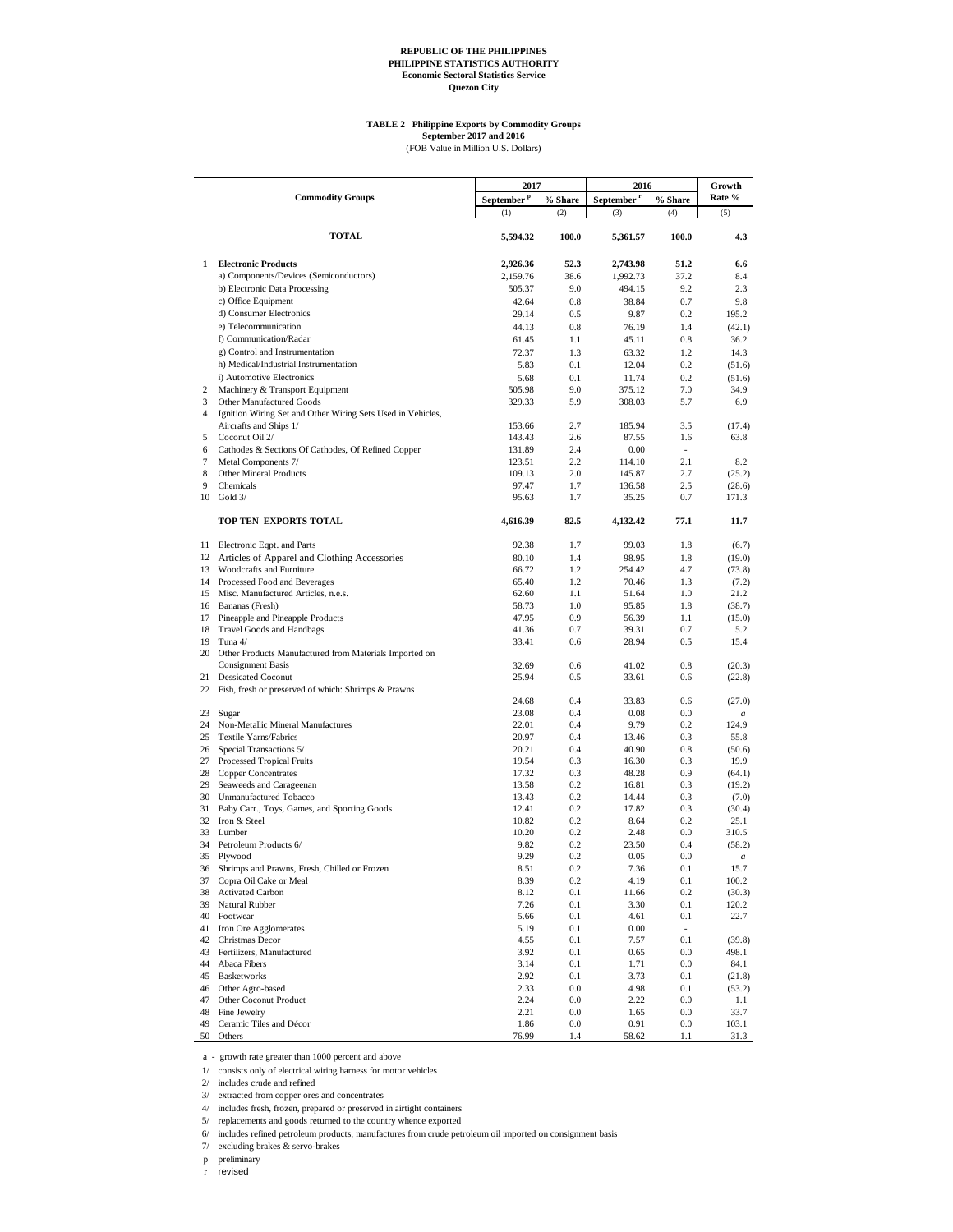#### **TABLE 2a Philippine Exports by Commodity Groups**

**January to September 2017 and 2016**

(FOB Value in U.S. Dollars)

|    |                                                             | 2017                 | 2016                 | Growth  |
|----|-------------------------------------------------------------|----------------------|----------------------|---------|
|    | <b>Commodity Groups</b>                                     | Jan-Sep <sup>p</sup> | Jan-Sep <sup>r</sup> | Rate %  |
|    |                                                             | (1)                  | (2)                  | (3)     |
|    | Total                                                       | 47,712,118,632       | 42,518,113,839       | 12.2    |
| 1  | <b>Electronic Products</b>                                  | 24,111,829,732       | 21,862,471,531       | 10.3    |
|    | a) Components/Devices (Semiconductors)                      | 17,382,654,244       | 15,748,403,622       | 10.4    |
|    | b) Electronic Data Processing                               | 4,375,483,032        | 3,931,714,613        | 11.3    |
|    | c) Office Equipment                                         | 506,614,144          | 312,347,489          | 62.2    |
|    | d) Consumer Electronics                                     | 239,290,345          | 202,100,896          | 18.4    |
|    | e) Telecommunication                                        | 367,144,896          | 562,360,049          | (34.7)  |
|    | f) Communication/Radar                                      | 521,601,691          | 349,724,744          | 49.1    |
|    | g) Control and Instrumentation                              |                      |                      | 10.8    |
|    | h) Medical/Industrial Instrumentation                       | 597,829,617          | 539,482,803          | (48.6)  |
|    | i) Automotive Electronics                                   | 48,304,036           | 93,995,187           |         |
|    |                                                             | 72,907,727           | 122,342,128          | (40.4)  |
|    | 2 Machinery & Transport Equipment                           | 3,096,960,826        | 2,379,132,104        | 30.2    |
|    | 3 Other Manufactured Goods                                  | 3,195,958,767        | 2,775,148,408        | 15.2    |
|    | Ignition Wiring Set and Other Wiring Sets Used in Vehicles, |                      |                      |         |
|    | 4 Aircrafts and Ships 1/                                    | 1,575,150,533        | 1,506,000,883        | 4.6     |
|    | 5 Coconut Oil 2/                                            | 1,218,424,273        | 740,209,121          | 64.6    |
|    | 6 Cathodes & Sections Of Cathodes, Of Refined Copper        | 878,434,364          | 62,900,924           | 1,296.5 |
|    | 7 Metal Components 7/                                       | 1,111,505,312        | 870,376,717          | 27.7    |
|    | 8 Other Mineral Products                                    | 974,068,648          | 779,624,051          | 24.9    |
|    | 9 Chemicals                                                 | 1,169,137,352        | 1,152,814,156        | 1.4     |
|    | 10 Gold 3/                                                  | 866, 463, 511        | 420,417,973          | 106.1   |
|    | 11 Electronic Eqpt. and Parts                               | 879,166,505          | 626,849,182          | 40.3    |
|    | 12 Articles of Apparel and Clothing Accessories             | 935,768,446          | 856,398,855          | 9.3     |
|    | 13 Woodcrafts and Furniture                                 | 1,370,882,832        | 2,325,508,456        | (41.1)  |
|    | 14 Processed Food and Beverages                             | 598,005,984          | 527,015,668          | 13.5    |
|    | 15 Misc. Manufactured Articles, n.e.s.                      | 466,244,555          | 549,026,536          | (15.1)  |
|    | 16 Bananas (Fresh)                                          | 488,844,050          | 490,992,536          | (0.4)   |
|    | 17 Pineapple and Pineapple Products                         | 456,469,421          | 516,453,234          | (11.6)  |
|    | 18 Travel Goods and Handbags                                | 364,274,336          | 356,571,572          | 2.2     |
|    | 19 Tuna 4/                                                  | 304,539,297          | 183,706,199          | 65.8    |
|    | Other Products Manufactured from Materials Imported on      |                      |                      |         |
|    | 20 Consignment Basis                                        | 243,878,549          | 315,870,403          | (22.8)  |
|    | 21 Dessicated Coconut                                       | 191,648,297          | 143,139,106          | 33.9    |
|    | Fish, fresh or preserved of which: Shrimps & Prawns         |                      |                      |         |
| 22 |                                                             | 222,247,801          | 249,858,114          | (11.1)  |
|    | 23 Sugar                                                    | 124, 105, 801        | 96,472,589           | 28.6    |
|    | 24 Non-Metallic Mineral Manufactures                        | 118,963,623          | 102,280,733          | 16.3    |
|    | 25 Textile Yarns/Fabrics                                    | 180,989,271          | 139,754,509          | 29.5    |
|    | 26 Special Transactions 5/                                  | 264, 261, 363        | 279,707,431          | (5.5)   |
|    | 27 Processed Tropical Fruits                                | 193,819,154          | 184,481,808          | 5.1     |
|    | 28 Copper Concentrates                                      | 230,870,909          | 378,175,962          | (39.0)  |
|    | 29 Seaweeds and Carageenan                                  | 128, 347, 966        | 149,610,468          | (14.2)  |
|    | 30 Unmanufactured Tobacco                                   | 68,393,064           | 55,479,941           | 23.3    |
|    | 31 Baby Carr., Toys, Games, and Sporting Goods              | 126, 375, 592        | 142,079,027          | (11.1)  |
|    | 32 Iron & Steel                                             | 98,919,274           | 87, 205, 172         | 13.4    |
|    | 33 Lumber                                                   |                      |                      | 224.3   |
|    | 34 Petroleum Products 6/                                    | 57,154,187           | 17,621,422           | (24.8)  |
|    |                                                             | 151,800,255          | 201,739,105          |         |
|    | 35 Plywood                                                  | 33,944,120           | 457,615              | a       |
|    | 36 Shrimps and Prawns, Fresh, Chilled or Frozen             | 34,359,430           | 27,479,070           | 25.0    |
|    | 37 Copra Oil Cake or Meal                                   | 25,426,132           | 39,024,499           | (34.8)  |
|    | 38 Activated Carbon                                         | 81,010,596           | 81,246,180           | (0.3)   |
|    | 39 Natural Rubber                                           | 79,189,231           | 18,734,258           | 322.7   |
|    | 40 Footwear                                                 | 52,071,820           | 31,925,487           | 63.1    |
|    | 41 Iron Ore Agglomerates                                    | 38,711,939           | 75,044,461           | (48.4)  |
|    | 42 Christmas Decor                                          | 31,048,835           | 44,044,719           | (29.5)  |
|    | 43 Fertilizers, Manufactured                                | 19,825,867           | 6,698,572            | 196.0   |
|    | 44 Abaca Fibers                                             | 22,971,300           | 13,362,693           | 71.9    |
|    | 45 Basketworks                                              | 34,418,101           | 40,006,659           | (14.0)  |
|    | 46 Other Agro-based                                         | 32,530,651           | 39,550,413           | (17.7)  |
|    | 47 Other Coconut Product                                    | 18,279,187           | 17,573,838           | 4.0     |
|    | 48 Fine Jewelry                                             | 19,313,608           | 20,511,939           | (5.8)   |
|    | 49 Ceramic Tiles and Décor                                  | 22,511,929           | 13,155,560           | 71.1    |
| 50 | Others                                                      | 702,602,036          | 524,203,980          | 34.0    |

a - growth rate greater than 1000 percent and above

1/ consists only of electrical wiring harness for motor vehicles

2/ includes crude and refined

3/ extracted from copper ores and concentrates

4/ includes fresh, frozen, prepared or preserved in airtight containers

5/ replacements and goods returned to the country whence exported

6/ includes refined petroleum products, manufactures from crude petroleum oil imported on consignment basis

7/ excluding brakes & servo-brakes

p preliminary

r revised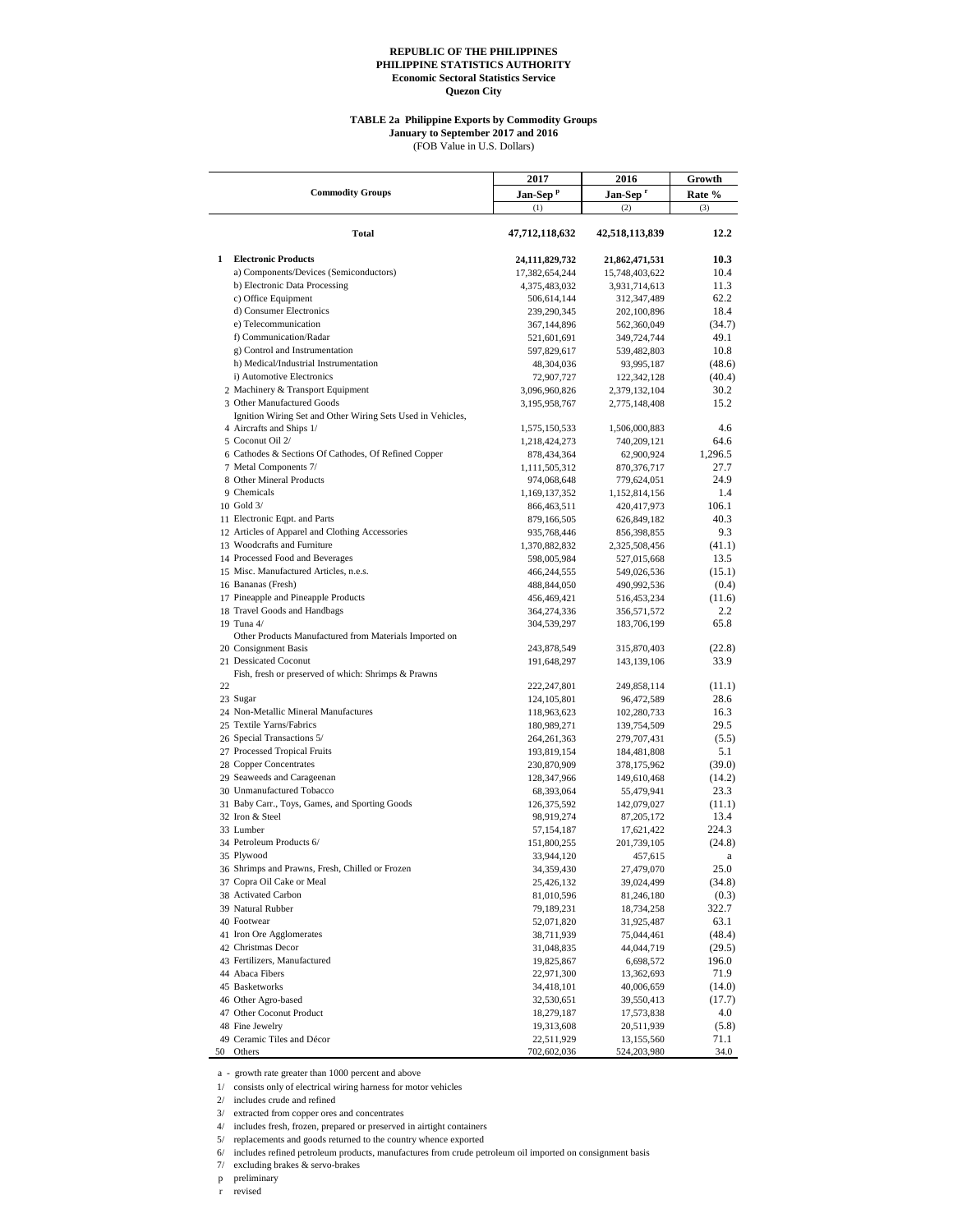#### **TABLE 3 Philippine Imports by Commodity Groups September 2017 and 2016**

(FOB Value in Million U.S.Dollars)

|                |                                                              | 2017                   |                          | 2016                   | Growth                      |                 |
|----------------|--------------------------------------------------------------|------------------------|--------------------------|------------------------|-----------------------------|-----------------|
|                | <b>Commodity Groups</b>                                      | September <sup>p</sup> | % Share                  | September <sup>r</sup> | % Share                     | Rate %          |
|                |                                                              | (1)                    | (2)                      | (3)                    | (4)                         | (5)             |
|                | <b>TOTAL</b>                                                 | 7,509.14               | 100.0                    | 7,381.22               | 100.0                       | 1.7             |
| 1              | <b>Electronic Products 1/</b>                                | 1,806.91               | 24.1                     | 1,916.66               | 26.0                        | (5.7)           |
|                | a) Components/Devices (Semiconductors)                       | 1,239.29               | 16.5                     | 1,241.19               | 16.8                        | (0.2)           |
|                | b) Electronic Data Processing                                | 222.22                 | 3.0                      | 284.80                 | 3.9                         | (22.0)          |
|                | c) Office Equipment                                          | 16.98                  | 0.2                      | 16.62                  | 0.2                         | 2.2             |
|                | d) Consumer Electronics                                      | 86.66                  | 1.2                      | 74.75                  | 1.0                         | 15.9            |
|                | e) Telecommunication                                         | 94.84                  | 1.3                      | 164.11                 | 2.2                         | (42.2)          |
|                | f) Communication/Radar                                       | 85.59                  | 1.1                      | 73.94                  | 1.0                         | 15.8            |
|                | g) Control and Instrumentation                               | 44.95                  | 0.6                      | 44.79                  | 0.6                         | 0.4             |
|                | h) Medical/Industrial Instrumentation                        | 13.79                  | 0.2                      | 14.16                  | 0.2                         | (2.6)           |
|                | i) Automotive Electronics                                    | 2.58                   | 0.0                      | 2.29                   | 0.0                         | 12.8            |
| 2              | Mineral Fuels, Lubricants and Related Materials              | 1,010.22               | 13.5                     | 719.73                 | 9.8                         | 40.4            |
| 3              | <b>Transport Equipment</b>                                   | 750.08                 | 10.0                     | 823.10                 | 11.2                        | (8.9)           |
| $\overline{4}$ | Industrial Machinery and Equipment                           | 482.53                 | 6.4                      | 513.30                 | 7.0                         | (6.0)           |
| 5              | Iron and Steel                                               | 375.27                 | 5.0                      | 298.26                 | 4.0                         | 25.8            |
| 6              | Other Food & Live Animals                                    | 268.49                 | 3.6                      | 275.74                 | 3.7                         | (2.6)           |
| $\tau$         | Miscellaneous Manufactured Articles                          | 237.56                 | 3.2                      | 255.00                 | 3.5                         | (6.8)           |
| $\,$ 8 $\,$    |                                                              |                        |                          |                        |                             |                 |
|                | Telecommunication Equipment and Electrical Machinery 2/      | 209.73                 | 2.8                      | 194.52                 | 2.6                         | 7.8             |
| 9              | Plastics in Primary and Non-Primary Forms                    | 179.73                 | 2.4                      | 206.15                 | 2.8                         | (12.8)          |
|                | 10 Cereals and Cereal Preparations                           | 173.37                 | 2.3                      | 165.15                 | 2.2                         | 5.0             |
|                | TOP TEN IMPORTS TOTAL                                        | 5,493.90               | 73.2                     | 5,367.62               | 72.7                        | 2.4             |
|                | 11 Medicinal and Pharmaceutical Products                     | 157.71                 | 2.1                      | 144.95                 | 2.0                         | 8.8             |
|                | 12 Power Generating and Specialized Machinery                | 156.79                 | 2.1                      | 156.15                 | 2.1                         | 0.4             |
| 13             |                                                              | 142.60                 | 1.9                      | 123.70                 | 1.7                         | 15.3            |
|                | Organic and Inorganic Chemicals<br>14 Metal Products         | 132.62                 | 1.8                      | 123.60                 | 1.7                         | 7.3             |
|                | 15 Non-Ferrous Metal                                         | 111.40                 | 1.5                      | 96.68                  | 1.3                         | 15.2            |
|                | 16 Chemical Materials and Products, n.e.s.                   | 107.83                 | 1.4                      | 109.57                 | 1.5                         | (1.6)           |
|                | 17 Non-Metallic Mineral Manufactures                         | 104.83                 | 1.4                      | 107.59                 | 1.5                         | (2.6)           |
|                | 18 Other chemicals                                           | 93.27                  | 1.2                      | 94.04                  | 1.3                         | (0.8)           |
| 19             | Textile Yarn, Fabrics, Made-Up Articles and Related Products |                        |                          |                        |                             |                 |
|                | 3/                                                           | 92.85                  | 1.2                      | 104.07                 | 1.4                         | (10.8)          |
|                | 20 Paper and Paper Products                                  | 89.27                  | 1.2                      | 96.69                  | 1.3                         | (7.7)           |
| 21             | Feeding Stuff For Animals (Not Including Unmilled Cereals)   |                        |                          |                        |                             |                 |
|                |                                                              | 85.87                  | 1.1                      | 105.06                 | 1.4                         | (18.3)          |
|                | 22 Animal & Vegetable Oils & Fats                            | 83.38                  | 1.1                      | 68.91                  | 0.9                         | 21.0            |
| 23             | Professional, Scientific and Controlling Instruments;        |                        |                          |                        |                             |                 |
|                | Photographic and Optical Goods, n.e.s.; Watches and Clocks   |                        |                          |                        |                             |                 |
|                |                                                              | 80.05                  | 1.1                      | 85.51                  | 1.2                         | (6.4)           |
|                | 24 Dairy Products                                            | 70.14                  | 0.9                      | 66.14                  | 0.9                         | 6.0             |
|                | 25 Fruits and Vegetables                                     | 63.36                  | 0.8                      | 59.44                  | 0.8                         | 6.6             |
|                | 26 Other Crude Materials, inedible                           | 46.93                  | 0.6                      | 56.59                  | 0.8                         | (17.1)          |
| 27             | Other Manufactured Goods                                     | 46.74                  | 0.6                      | 42.67                  | 0.6                         | 9.6             |
|                | 28 Fertilizers, Manufactured                                 | 45.38                  | 0.6                      | 54.40                  | 0.7                         | (16.6)          |
| 29             | Articles of Apparel, accessories                             | 40.42                  | 0.5                      | 32.89                  | 0.4                         | 22.9            |
| 30             | Rubber Manufacture                                           | 38.71                  | 0.5                      | 46.43                  | 0.6                         | (16.6)          |
| 31             | Dyeing, Tanning and Coloring Materials                       | 38.60                  | 0.5                      | 40.34                  | 0.5                         | (4.3)           |
| 32             | Metalliferous Ores and Metal Scrap                           | 33.75                  | 0.4                      | 30.29                  | 0.4                         | 11.4            |
| 33             | Home Appliances                                              | 30.55                  | 0.4                      | 27.92                  | 0.4                         | 9.4             |
| 34             | Beverages and Tobacco Manufactures                           | 28.73                  | 0.4                      | 30.65                  | 0.4                         | (6.3)           |
|                | 35 Fish & Fish Preparations                                  | 27.46                  | $0.4\,$                  | 25.58                  | 0.3                         | 7.4             |
| 36             | Tobacco, unmanufactured                                      | 16.19                  | $0.2\,$                  | 14.10                  | 0.2                         | 14.9            |
| 37             | Textiles Fiber & Their Waste                                 | 10.58                  | 0.1                      | 12.10                  | 0.2                         | (12.6)          |
| 38             | Articles of Temporarily Imported & Exported                  | 9.39                   | 0.1                      | 8.41                   | 0.1                         | 11.6            |
| 39             | Pulp & Waste Paper                                           | 6.72                   | 0.1                      | 5.68                   | 0.1                         | 18.2            |
| 40<br>41       | <b>Other Special Transactions</b><br>Corn                    | 2.30<br>1.73           | 0.0<br>0.0               | 7.71                   | 0.1<br>0.1                  | (70.1)          |
| 42             | Office and EDP Machines                                      | 1.04                   | 0.0                      | 6.46<br>0.68           | $0.0\,$                     | (73.3)          |
| 43             | <b>Artificial Resins</b>                                     |                        | 0.0                      |                        |                             | 53.9            |
| 44             | <b>Chemical Compounds</b>                                    | 0.17<br>0.05           | 0.0                      | 0.07<br>0.17           | $0.0\,$<br>0.0              | 134.1<br>(68.2) |
| 45             | Iron Ore, not agglomerated                                   | 0.00                   | $\overline{\phantom{a}}$ | 0.00                   | ÷                           |                 |
| 46             | Other Mineral Fuels & Lubricant                              | 0.00                   | ÷.                       | 0.00                   | $\mathcal{L}_{\mathcal{A}}$ |                 |
|                | 47 Others                                                    | 17.80                  | 0.2                      | 28.38                  | 0.4                         | (37.3)          |
|                |                                                              |                        |                          |                        |                             |                 |

1/ includes consigned and direct importation using the expanded coverage of electronic products

2/ includes telecommunications and sound recording and reproducing apparatus and equipment

3/ includes on consignment and not on consignment

p preliminary

r revised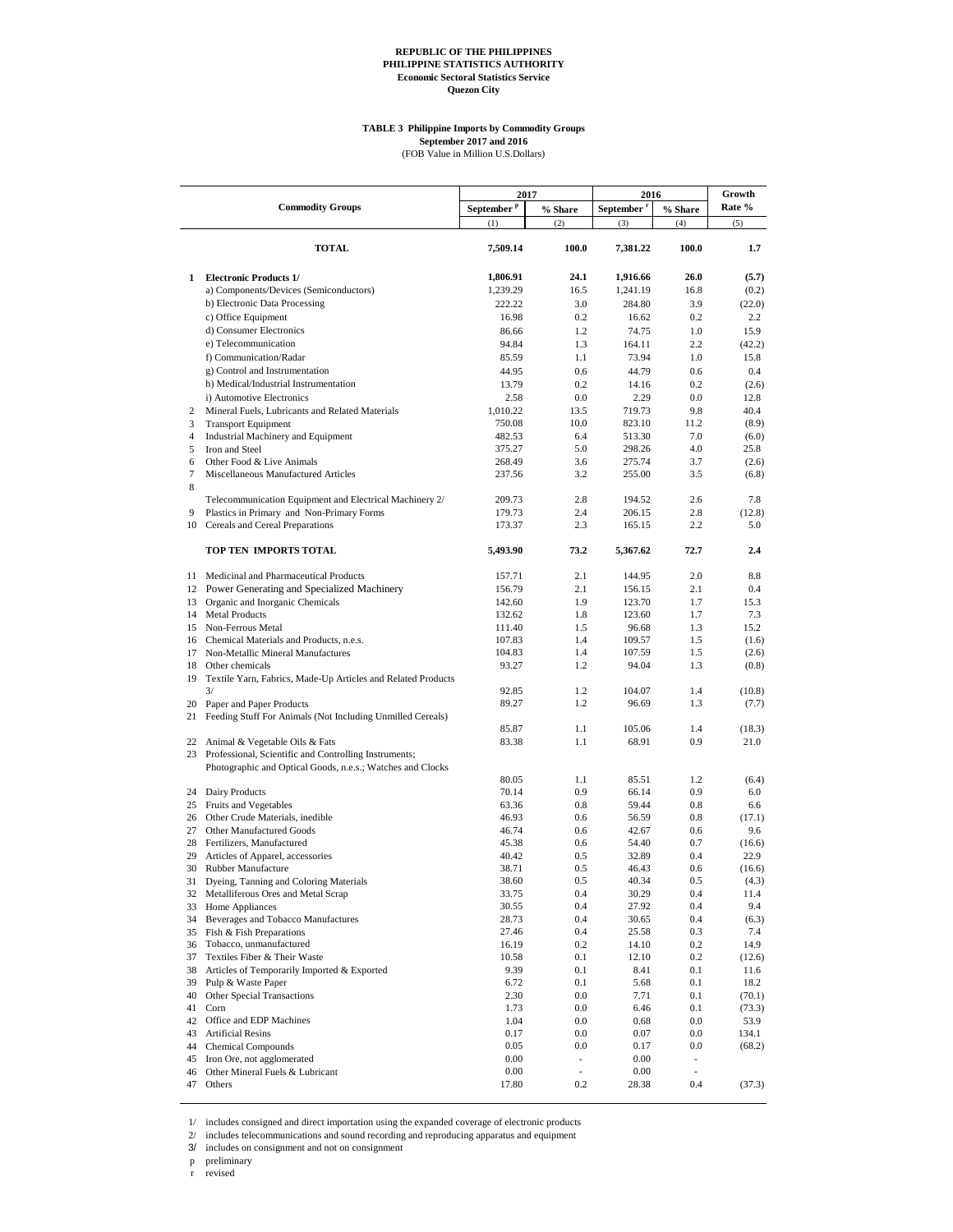#### **TABLE 3a Philippine Imports by Commodity Groups January to September 2017 and 2016**

(FOB Value in U.S. Dollars)

|                                                                    | 2017                         | 2016                         | Growth        |
|--------------------------------------------------------------------|------------------------------|------------------------------|---------------|
| <b>Commodity Groups</b>                                            | Jan-Sep <sup>p</sup>         | Jan-Sep <sup>r</sup>         | Rate %        |
|                                                                    | (1)                          | (2)                          | (3)           |
| Total                                                              | 66,654,234,995               | 62,037,760,431               | 7.4           |
| 1 Electronic Products 1/                                           | 16,462,067,386               | 16,723,631,521               | (1.6)         |
| a) Components/Devices (Semiconductors)                             | 11,246,336,537               | 11,023,669,287               | 2.0           |
| b) Electronic Data Processing                                      | 2, 171, 112, 751             | 2,054,612,489                | 5.7           |
| c) Office Equipment                                                | 116,202,342                  | 136,435,379                  | (14.8)        |
| d) Consumer Electronics                                            | 680,523,162                  | 621, 357, 868                | 9.5           |
| e) Telecommunication                                               | 835,707,654                  | 1,588,759,778                | (47.4)        |
| f) Communication/Radar                                             | 877,165,105                  | 768,933,421                  | 14.1          |
| g) Control and Instrumentation                                     | 358,253,133                  | 380,227,114<br>133,369,861   | (5.8)<br>15.2 |
| h) Medical/Industrial Instrumentation<br>i) Automotive Electronics | 153,659,193<br>23, 107, 509  | 16,266,324                   | 42.1          |
| 2 Mineral Fuels, Lubricants and Related Materials                  | 7,716,569,078                | 5,886,537,512                | 31.1          |
| 3 Transport Equipment                                              | 7,025,864,001                | 6,426,003,329                | 9.3           |
| 4 Industrial Machinery and Equipment                               | 4,393,226,972                | 4,439,251,074                | (1.0)         |
| 5 Iron and Steel                                                   | 2,964,799,546                | 2,492,679,613                | 18.9          |
| 6 Other Food & Live Animals                                        | 2,294,540,847                | 2,396,077,347                | (4.2)         |
| 7 Miscellaneous Manufactured Articles                              | 1,897,022,374                | 1,889,911,662                | 0.4           |
| 8 Telecommunication Equipment and Electrical                       |                              |                              |               |
| Machinery 2/                                                       | 1,857,340,056                | 1,717,492,409                | 8.1           |
| 9 Plastics in Primary and Non-Primary Forms                        | 1,664,029,330                | 1,676,745,995                | (0.8)         |
| 10 Cereals and Cereal Preparations                                 | 1,337,812,037                | 1,246,208,543                | 7.4           |
| 11 Medicinal and Pharmaceutical Products                           | 1,281,023,256                | 1,151,949,187                | 11.2          |
| 12 Power Generating and Specialized Machinery                      | 1,180,432,411                | 1,226,957,559                | (3.8)         |
| 13 Organic and Inorganic Chemicals                                 | 1,307,338,015                | 1,188,215,486                | 10.0          |
| 14 Metal Products<br>15 Non-Ferrous Metal                          | 1,236,875,818                | 1,083,727,053<br>758,732,876 | 14.1<br>12.4  |
| 16 Chemical Materials and Products, n.e.s.                         | 853,026,108<br>1,002,638,432 | 934,022,075                  | 7.3           |
| 17 Non-Metallic Mineral Manufactures                               | 926, 105, 289                | 903,305,010                  | 2.5           |
| 18 Other chemicals                                                 | 780,820,762                  | 786,059,374                  | (0.7)         |
| 19 Textile Yarn, Fabrics, Made-Up Articles and                     |                              |                              |               |
| Related Products 3/                                                | 823,949,294                  | 869,658,515                  | (5.3)         |
| 20 Paper and Paper Products                                        | 853,596,276                  | 811,060,797                  | 5.2           |
| 21 Feeding Stuff For Animals (Not Including                        |                              |                              |               |
| Unmilled Cereals)                                                  | 842,582,506                  | 1,015,140,777                | (17.0)        |
| 22 Animal & Vegetable Oils & Fats                                  | 769,684,955                  | 634,619,850                  | 21.3          |
| 23 Professional, Scientific and Controlling                        |                              |                              |               |
| Instruments; Photographic and Optical Goods,                       |                              |                              |               |
| n.e.s.; Watches and Clocks                                         | 833,723,761                  | 680,104,956                  | 22.6          |
| 24 Dairy Products                                                  | 711,295,152                  | 612,602,950                  | 16.1          |
| 25 Fruits and Vegetables                                           | 543,866,123                  | 528,899,426                  | 2.8           |
| 26 Other Crude Materials, inedible                                 | 465,282,144                  | 469,848,500                  | (1.0)         |
| 27 Other Manufactured Goods<br>28 Fertilizers, Manufactured        | 475,095,717                  | 405,583,909<br>377,243,475   | 17.1          |
| 29 Articles of Apparel, accessories                                | 383,592,606<br>338, 137, 625 | 312,810,537                  | 1.7<br>8.1    |
| 30 Rubber Manufacture                                              | 378,084,774                  | 371,823,762                  | 1.7           |
| 31 Dyeing, Tanning and Coloring Materials                          | 327,266,860                  | 329,005,597                  | (0.5)         |
| 32 Metalliferous Ores and Metal Scrap                              | 1,255,488,551                | 184, 357, 742                | 581.0         |
| 33 Home Appliances                                                 | 269,605,750                  | 238,008,745                  | 13.3          |
| 34 Beverages and Tobacco Manufactures                              | 222,014,258                  | 213,248,515                  | 4.1           |
| 35 Fish & Fish Preparations                                        | 353,654,629                  | 286,987,624                  | 23.2          |
| 36 Tobacco, unmanufactured                                         | 127,577,438                  | 130,854,261                  | (2.5)         |
| 37 Textiles Fiber & Their Waste                                    | 94,679,418                   | 99,165,922                   | (4.5)         |
| 38 Articles of Temporarily Imported & Exported                     | 43,117,653                   | 65,853,883                   | (34.5)        |
| 39 Pulp & Waste Paper                                              | 64,249,722                   | 64,101,984                   | 0.2           |
| 40 Other Special Transactions                                      | 32,174,061                   | 57,054,114                   | (43.6)        |
| 41 Corn                                                            | 70,885,248                   | 120,849,937                  | (41.3)        |
| 42 Office and EDP Machines                                         | 9,152,789                    | 9,113,986                    | 0.4           |
| 43 Artificial Resins                                               | 2,122,991                    | 840,837                      | 152.5         |
| 44 Chemical Compounds                                              | 1,208,406                    | 483,601                      | 149.9         |
| 45 Iron Ore, not agglomerated                                      |                              |                              |               |
| 46 Other Mineral Fuels & Lubricant<br>47 Others                    | 180,614,570                  | 220,928,604                  | (18.2)        |
|                                                                    |                              |                              |               |

1/ includes consigned and direct importation using the expanded coverage of electronic products

2/ includes telecommunications and sound recording and reproducing apparatus and equipment

3/ includes on consignment and not on consignment

p preliminary

r revised

Note: Growth rates were computed from actual values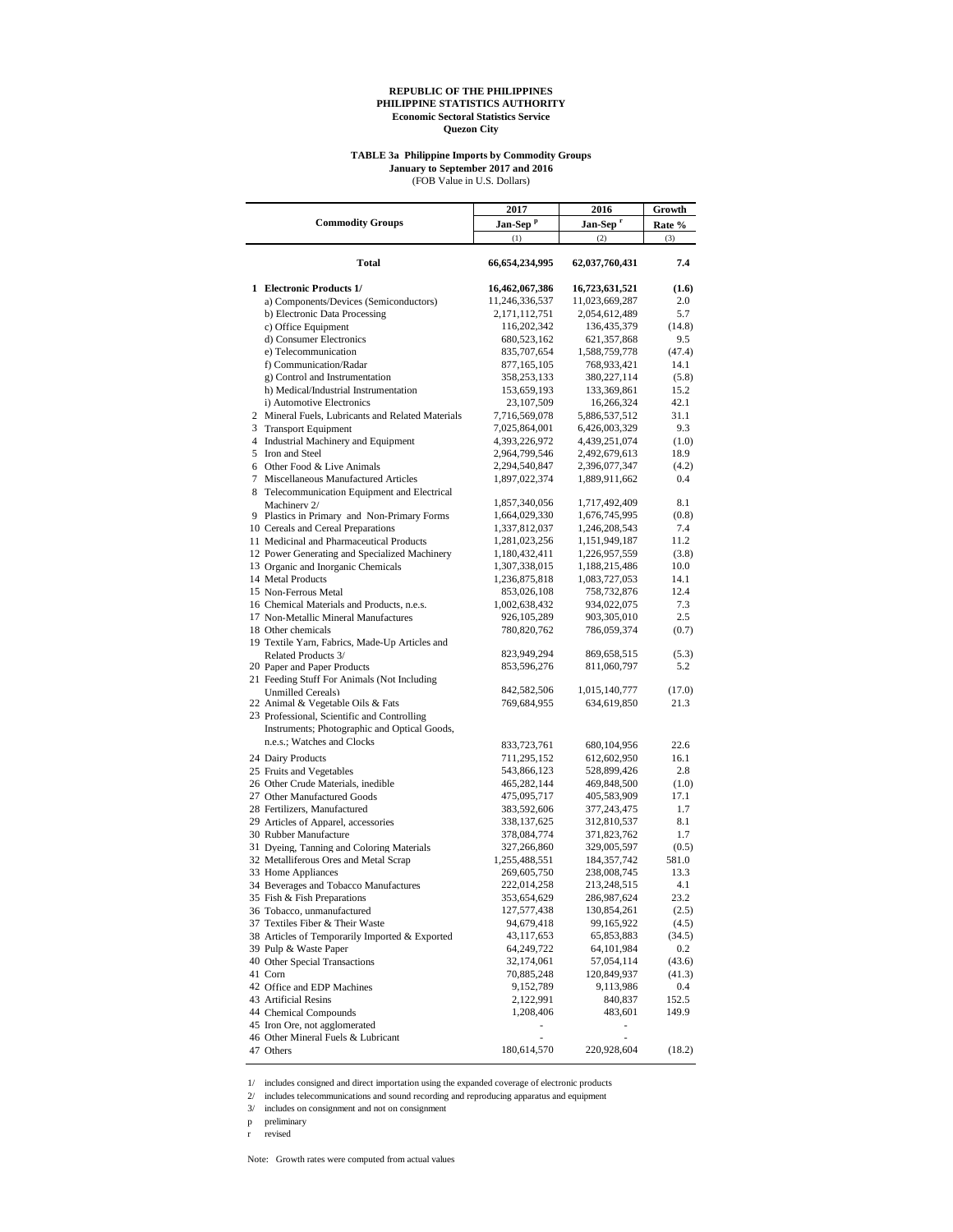**TABLE 4 Philippine Exports by Major Type of Goods** September 2017 and 2016<br>(FOB in Thousand U.S. Dollars)

|                                                                   | 2017                   |                | 2016                   | Growth         |                  |
|-------------------------------------------------------------------|------------------------|----------------|------------------------|----------------|------------------|
| <b>Major Type of Goods</b>                                        | September <sup>P</sup> | % Share        | September <sup>r</sup> | % Share        | Rate %           |
|                                                                   | (1)                    | (2)            | (3)                    | (4)            | (5)              |
|                                                                   |                        |                |                        |                |                  |
| <b>Total Exports</b>                                              | 5,594,317              | 100.0          | 5,361,574              | 100.0          | 4.3              |
|                                                                   |                        |                |                        |                |                  |
| <b>Total Agro-Based Products</b>                                  | 403,298                | 7.2            | 382,706                | 7.1            | 5.4              |
| <b>Agro-Based Products</b>                                        | 319,243                | 5.7            | 290,435                | 5.4            | 9.9              |
| <b>Coconut Products</b>                                           | 179,999                | 3.2<br>ä,      | 127,568                | 2.4<br>÷.      | 41.1             |
| Copra<br>Coconut Oil                                              | 143,425                | 2.6            | 87,549                 | 1.6            | 63.8             |
| Desiccated Coconut                                                | 25,936                 | 0.5            | 33,607                 | 0.6            | (22.8)           |
| Copra Meal/Cake                                                   | 8,394                  | 0.2            | 4,192                  | 0.1            | 100.2            |
| Others                                                            | 2,244                  | 0.0            | 2,220                  | 0.0            | 1.1              |
| <b>Sugar and Products</b>                                         | 23,422                 | 0.4            | 720                    | 0.0            | c                |
| Centrifugal and Refined<br>Molasses                               | 23,080                 | 0.4            | 80                     | 0.0            | $\mathbf c$      |
| Others                                                            | 343                    | 0.0            | 640                    | 0.0            | (46.4)           |
| <b>Fruits and Vegetables</b>                                      | 115,821                | 2.1            | 162,147                | 3.0            | (28.6)           |
| Canned Pineapple                                                  | 8,650                  | 0.2            | 25,179                 | 0.5            | (65.6)           |
| Pineapple Juice                                                   | 25,027                 | 0.4            | 5,238                  | 0.1            | 377.8            |
| <b>Pineapple Concentrates</b>                                     | 4,494                  | 0.1            | 945                    | 0.0            | 375.5            |
| <b>Bananas</b>                                                    | 58,732                 | 1.0            | 95,846                 | 1.8            | (38.7)           |
| Mangoes<br>Others                                                 | 1,398<br>17,520        | 0.0<br>0.3     | 1,712<br>33,226        | 0.0<br>0.6     | (18.3)<br>(47.3) |
| <b>Other Agro-Based Products</b>                                  | 84,056                 | 1.5            | 92,271                 | 1.7            | (8.9)            |
| Fish, Fresh or Preserved Of Which: Shrimps                        |                        |                |                        |                |                  |
| and Prawns                                                        | 44,441                 | 0.8            | 51,045                 | 1.0            | (12.9)           |
| Coffee, Raw, not Roasted                                          |                        | ÷.             |                        | $\overline{a}$ |                  |
| Abaca Fibers                                                      | 3,145                  | 0.1            | 1,708                  | 0.0            | 84.1             |
| Tobacco Unmanufactured                                            | 13,430                 | 0.2            | 14,441                 | 0.3            | (7.0)            |
| Natural Rubber<br>Ramie Fibers, Raw or Roasted                    | 7,256                  | 0.1<br>0.0     | 3,296                  | 0.1            | 120.2            |
| Seaweeds, Dried                                                   | 6<br>679               | 0.0            | 483                    | 0.0            | 40.6             |
| Rice                                                              | 99                     | 0.0            |                        |                |                  |
| Others                                                            | 15,001                 | 0.3            | 21.297                 | 0.4            | (29.6)           |
| <b>Forest Products</b>                                            | 20,545                 | 0.4            | 2,538                  | 0.0            | 709.5            |
| Logs                                                              |                        | $\overline{a}$ |                        | $\overline{a}$ |                  |
| Lumber                                                            | 10,198                 | 0.2            | 2,484                  | 0.0            | 310.5            |
| Plywood<br>Veneer Sheets/Corestocks                               | 9,290                  | 0.2<br>÷.      | 54                     | 0.0<br>÷.      | $\mathbf c$      |
| Others                                                            | 1,057                  | 0.0            |                        |                |                  |
| <b>Mineral Products</b>                                           | 359,249                | 6.4            | 229,411                | 4.3            | 56.6             |
| <b>Copper Concentrates</b>                                        | 17,321                 | 0.3            | 48,280                 | 0.9            | (64.1)           |
| Copper Metal                                                      | 131,887                | 2.4            |                        | $\sim$         |                  |
| Gold                                                              | 74,696                 | 1.3            |                        | ÷,             |                  |
| Iron Ore Agglomerates                                             | 5,186                  | 0.1            |                        |                |                  |
| Chromium Ore<br>Nickel                                            | 35<br>65               | 0.0<br>0.0     | 9                      | 0.0            | 288.9            |
| Others                                                            | 130,059                | 2.3            | 181,122                | 3.4            | (28.2)           |
| <b>Petroleum Products</b>                                         | 9,816                  | 0.2            | 23,496                 | 0.4            | (58.2)           |
| <b>Manufactured Goods</b>                                         | 4,709,042              | 84.2           | 4,627,368              | 86.3           | 1.8              |
| <b>Electronic Products</b>                                        | 2,926,361              | 52.3           | 2,743,983              | 51.2           | 6.6              |
| Components/Devices (Semiconductors)                               | 2,159,756              | 38.6           | 1,992,727              | 37.2           | 8.4              |
| <b>Electronic Data Processing</b>                                 | 505,368                | 9.0<br>0.8     | 494,149                | 9.2<br>0.7     | 2.3<br>9.8       |
| Office Equipment<br><b>Consumer Electronics</b>                   | 42,637<br>29,138       | 0.5            | 38,836<br>9,870        | 0.2            | 195.2            |
| Telecommunication                                                 | 44,134                 | 0.8            | 76,194                 | 1.4            | (42.1)           |
| Communication/Radar                                               | 61,454                 | 1.1            | 45,111                 | 0.8            | 36.2             |
| Control and Instrumentation                                       | 72,367                 | 1.3            | 63,320                 | 1.2            | 14.3             |
| Medical/Industrial Instrumentation                                | 5,825                  | $0.1\,$        | 12,035                 | 0.2            | (51.6)           |
| <b>Automotive Electronics</b>                                     | 5,682                  | 0.1            | 11,741                 | 0.2            | (51.6)           |
| Other Electronics                                                 | 246,040<br>80,099      | 4.4            | 285,064                | 5.3            | (13.7)           |
| Garments<br>Textile Yarns/Fabrics                                 | 20,970                 | 1.4<br>0.4     | 98,947<br>13,532       | 1.8<br>0.3     | (19.0)<br>55.0   |
| Footwear                                                          | 5,663                  | $0.1\,$        | 4,615                  | 0.1            | 22.7             |
| Travel Goods and Handbags                                         | 41,364                 | 0.7            | 39,307                 | 0.7            | 5.2              |
| <b>Wood Manufactures</b>                                          | 42,451                 | 0.8            | 227,828                | 4.2            | (81.4)           |
| Furniture and Fixtures                                            | 23,806                 | 0.4            | 26,604                 | 0.5            | (10.5)           |
| Chemicals                                                         | 109,511                | 2.0            | 148,889                | 2.8            | (26.4)           |
| Non-Metallic Mineral Manufactures                                 | 22,879<br>629,668      | 0.4<br>11.3    | 10,700<br>488,650      | 0.2<br>9.1     | 113.8            |
| Machinery and Transport Equipment<br>Processed food and Beverages | 101,401                | 1.8            | 98,980                 | 1.8            | 28.9<br>2.4      |
| Iron and Steel                                                    | 11,044                 | $0.2\,$        | 8,831                  | 0.2            | 25.1             |
| Baby Carr., Toys, Games and sporting goods                        | 16,960                 | 0.3            | 25,388                 | 0.5            | (33.2)           |
| Basketwork, Wickerwork and Other Articles of                      |                        |                |                        |                |                  |
| <b>Plaiting Materials</b>                                         | 2,819                  | 0.1            | 3,195                  | 0.1            | (11.8)           |
| Misc.Manufactured Articles, n.e.s.                                | 64,914                 | 1.2            | 53,751                 | $1.0\,$        | 20.8             |
| Others                                                            | 363,091                | 6.5            | 349,107                | 6.5            | 4.0              |
| <b>Special Transactions</b>                                       | 92,367                 | $1.7\,$        | 96,056                 | 1.8            | (3.8)            |
| Re-Export                                                         | 7,377                  | $0.1\,$        | 31,054                 | $0.6\,$        | (76.2)           |

a - no export data<br>
c - growth rate greater than 1000 percent and above<br>
c - growth rate/no percent share<br>
p - preliminary<br>
r - revised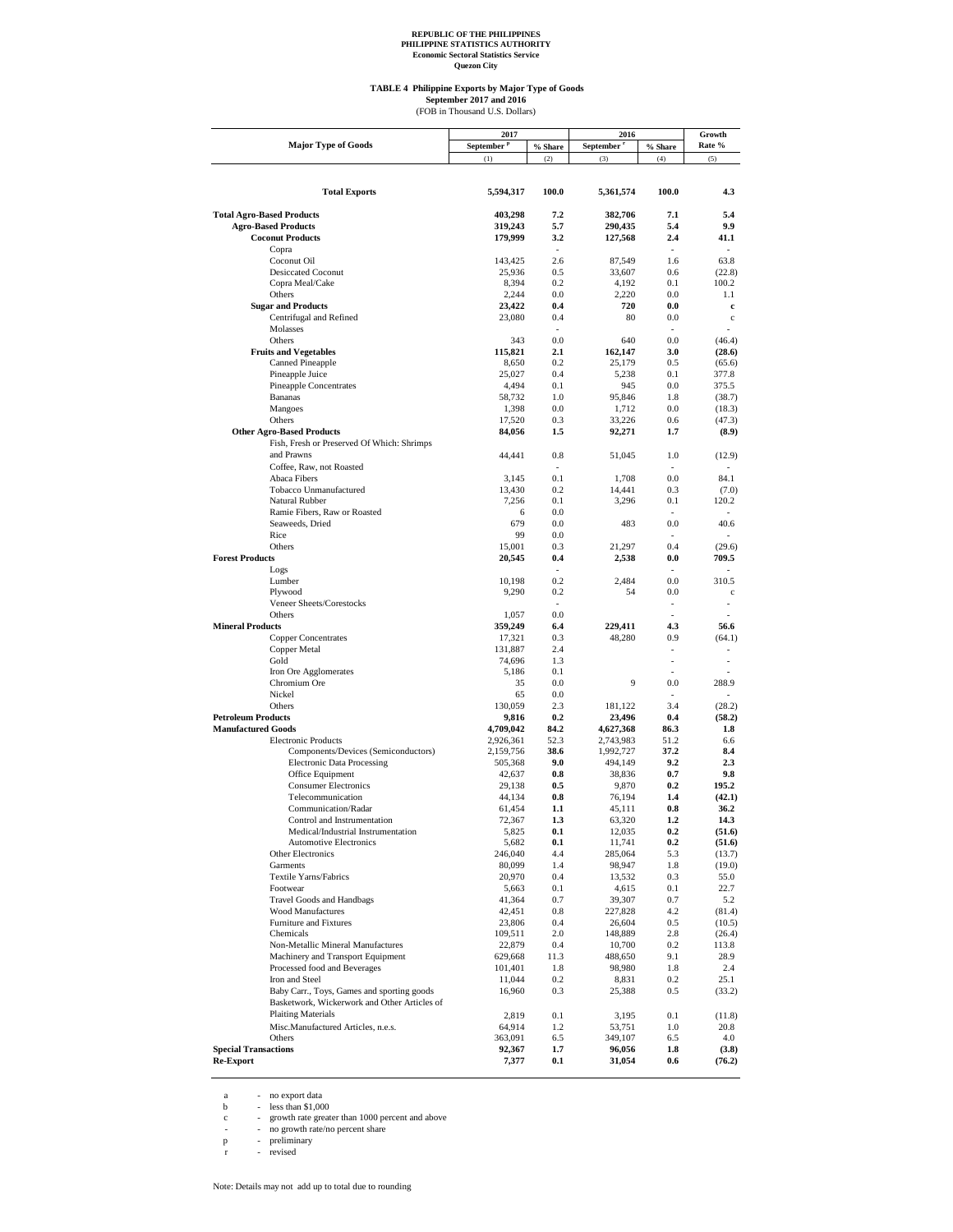**Quezon City**

#### **TABLE 4a Philippine Exports by Major Type of Goods** (FOB in Thousand U.S. Dollars) **January to September 2017 and 2016**

|                                                | 2017                 | 2016                 | Growth                   |  |
|------------------------------------------------|----------------------|----------------------|--------------------------|--|
| <b>Major Type of Goods</b>                     | Jan-Sep <sup>P</sup> | Jan-Sep <sup>r</sup> | Rate %                   |  |
|                                                | (1)                  | (2)                  | (3)                      |  |
|                                                |                      |                      |                          |  |
|                                                |                      |                      |                          |  |
| <b>Total Exports</b>                           | 47,712,119           | 42,518,114           | 12.2                     |  |
|                                                |                      |                      |                          |  |
| <b>Total Agro-Based Products</b>               | 3,312,732            | 2,762,247            | 19.9                     |  |
| <b>Agro-Based Products</b>                     | 2,639,168            | 2,163,935            | 22.0                     |  |
| <b>Coconut Products</b>                        | 1,453,782            | 939,947              | 54.7                     |  |
| Copra                                          | 91                   | 85                   | 7.7                      |  |
| Coconut Oil                                    | 1,218,424            | 740,209              | 64.6                     |  |
| <b>Desiccated Coconut</b>                      | 191,648              | 143,139              | 33.9                     |  |
|                                                |                      |                      |                          |  |
| Copra Meal/Cake                                | 25,335               | 38,940               | (34.9)                   |  |
| Others                                         | 18.283               | 17,574               | 4.0                      |  |
| <b>Sugar and Products</b>                      | 127,421              | 101,116              | 26.0                     |  |
| Centrifugal and Refined                        | 124,106              | 96,473               | 28.6                     |  |
| Molasses                                       |                      |                      | $\overline{a}$           |  |
| Others                                         | 3,315                | 4,644                | (28.6)                   |  |
| <b>Fruits and Vegetables</b>                   | 1,057,965            | 1,122,873            | (5.8)                    |  |
| Canned Pineapple                               | 241,808              | 266,990              | (9.4)                    |  |
| Pineapple Juice                                | 25,256               | 67,278               | (62.5)                   |  |
| Pineapple Concentrates                         | 64,714               | 13,756               | 370.5                    |  |
| <b>Bananas</b>                                 | 488,844              | 490,993              | (0.4)                    |  |
|                                                |                      |                      |                          |  |
| Mangoes                                        | 16,532               | 10,809               | 53.0                     |  |
| Others                                         | 220,811              | 273,048              | (19.1)                   |  |
| <b>Other Agro-Based Products</b>               | 673,565              | 598,311              | 12.6                     |  |
| Fish, Fresh or Preserved Of Which: Shrimps and |                      |                      |                          |  |
| Prawns                                         | 340,995              | 321,528              | 6.1                      |  |
| Coffee, Raw, not Roasted                       |                      | 34                   | (100.0)                  |  |
| Abaca Fibers                                   | 22,971               | 13,363               | 71.9                     |  |
| Tobacco Unmanufactured                         | 68,393               | 55,480               | 23.3                     |  |
| Natural Rubber                                 | 79,189               | 18,734               | 322.7                    |  |
| Ramie Fibers, Raw or Roasted                   | 3,847                |                      | $\overline{\phantom{a}}$ |  |
|                                                |                      |                      |                          |  |
| Seaweeds, Dried                                | 5,830                | 5,951                | (2.0)                    |  |
| Rice                                           | 246                  | 170                  | 45.1                     |  |
| Others                                         | 152,093              | 183,051              | (16.9)                   |  |
| <b>Forest Products</b>                         | 100,715              | 18,304               | 450.2                    |  |
| Logs                                           |                      |                      |                          |  |
| Lumber                                         | 57,154               | 17,621               | 224.3                    |  |
| Plywood                                        | 33,944               | 458                  | c                        |  |
| Veneer Sheets/Corestocks                       | 46                   | 13                   | 262.6                    |  |
| Others                                         | 9,571                | 213                  | c                        |  |
| <b>Mineral Products</b>                        | 2,992,300            | 1,719,133            | 74.1                     |  |
| <b>Copper Concentrates</b>                     |                      |                      |                          |  |
|                                                | 230,748              | 378,171              | (39.0)                   |  |
| Copper Metal                                   | 878,557              | 62,906               | 1,296.6                  |  |
| Gold                                           | 235,868              | 2,885                | c                        |  |
| Iron Ore Agglomerates                          | 38,712               | 75,044               | (48.4)                   |  |
| Chromium Ore                                   | 3,686                | 2,970                | 24.1                     |  |
| Nickel                                         | 65                   |                      |                          |  |
| Others                                         | 1,604,664            | 1,197,157            | 34.0                     |  |
| <b>Petroleum Products</b>                      | 151,800              | 201,739              | (24.8)                   |  |
| <b>Manufactured Goods</b>                      | 40,244,326           | 37,041,093           | 8.6                      |  |
| <b>Electronic Products</b>                     | 24,111,830           | 21,862,472           | 10.3                     |  |
| Components/Devices (Semiconductors)            | 17,382,654           | 15,748,404           | 10.4                     |  |
|                                                |                      |                      | 11.3                     |  |
| <b>Electronic Data Processing</b>              | 4,375,483            | 3,931,715            |                          |  |
| Office Equipment                               | 506,614              | 312,347              | 62.2                     |  |
| <b>Consumer Electronics</b>                    | 239,290              | 202,101              | 18.4                     |  |
| Telecommunication                              | 367,145              | 562,360              | (34.7)                   |  |
| Communication/Radar                            | 521,602              | 349,725              | 49.1                     |  |
| Control and Instrumentation                    | 597,830              | 539,483              | 10.8                     |  |
| Medical/Industrial Instrumentation             | 48,304               | 93,995               | (48.6)                   |  |
| <b>Automotive Electronics</b>                  | 72,908               | 122,342              | (40.4)                   |  |
| Other Electronics                              | 2,454,395            | 2,133,724            | 15.0                     |  |
| Garments                                       | 935,768              | 856,399              | 9.3                      |  |
| Textile Yarns/Fabrics                          | 181,075              | 139,961              | 29.4                     |  |
|                                                | 52,072               |                      |                          |  |
| Footwear<br><b>Travel Goods and Handbags</b>   |                      | 31,925               | 63.1<br>2.2              |  |
|                                                | 364,274              | 356,572              |                          |  |
| Wood Manufactures                              | 1,120,673            | 2,132,833            | (47.5)                   |  |
| Furniture and Fixtures                         | 249,833              | 193,117              | 29.4                     |  |
| Chemicals                                      | 1,269,974            | 1,240,759            | 2.4                      |  |
| Non-Metallic Mineral Manufactures              | 131,629              | 115,436              | 14.0                     |  |
| Machinery and Transport Equipment              | 4,199,945            | 3,234,863            | 29.8                     |  |
| Processed food and Beverages                   | 942,857              | 767,382              | 22.9                     |  |
| Iron and Steel                                 | 100,849              | 88,785               | 13.6                     |  |
| Baby Carr., Toys, Games and sporting goods     | 157,424              | 186,124              | (15.4)                   |  |
| Basketwork, Wickerwork and Other Articles of   |                      |                      |                          |  |
| <b>Plaiting Materials</b>                      | 32,987               |                      |                          |  |
|                                                |                      | 35,960               | (8.3)                    |  |
| Misc.Manufactured Articles, n.e.s.             | 486,899              | 573,236              | (15.1)                   |  |
| Others                                         | 3,451,842            | 3,091,544            | 11.7                     |  |
| <b>Special Transactions</b>                    | 910,245              | 775,598              | 17.4                     |  |
| <b>Re-Export</b>                               | 137,676              | 185,501              | (25.8)                   |  |
|                                                |                      |                      |                          |  |

a - no export data<br>
b - less than \$1,000<br>
c - growth rate greater than 1000 percent and above<br>
- no growth rate/no percent share<br>
p - preliminary<br>
r - revised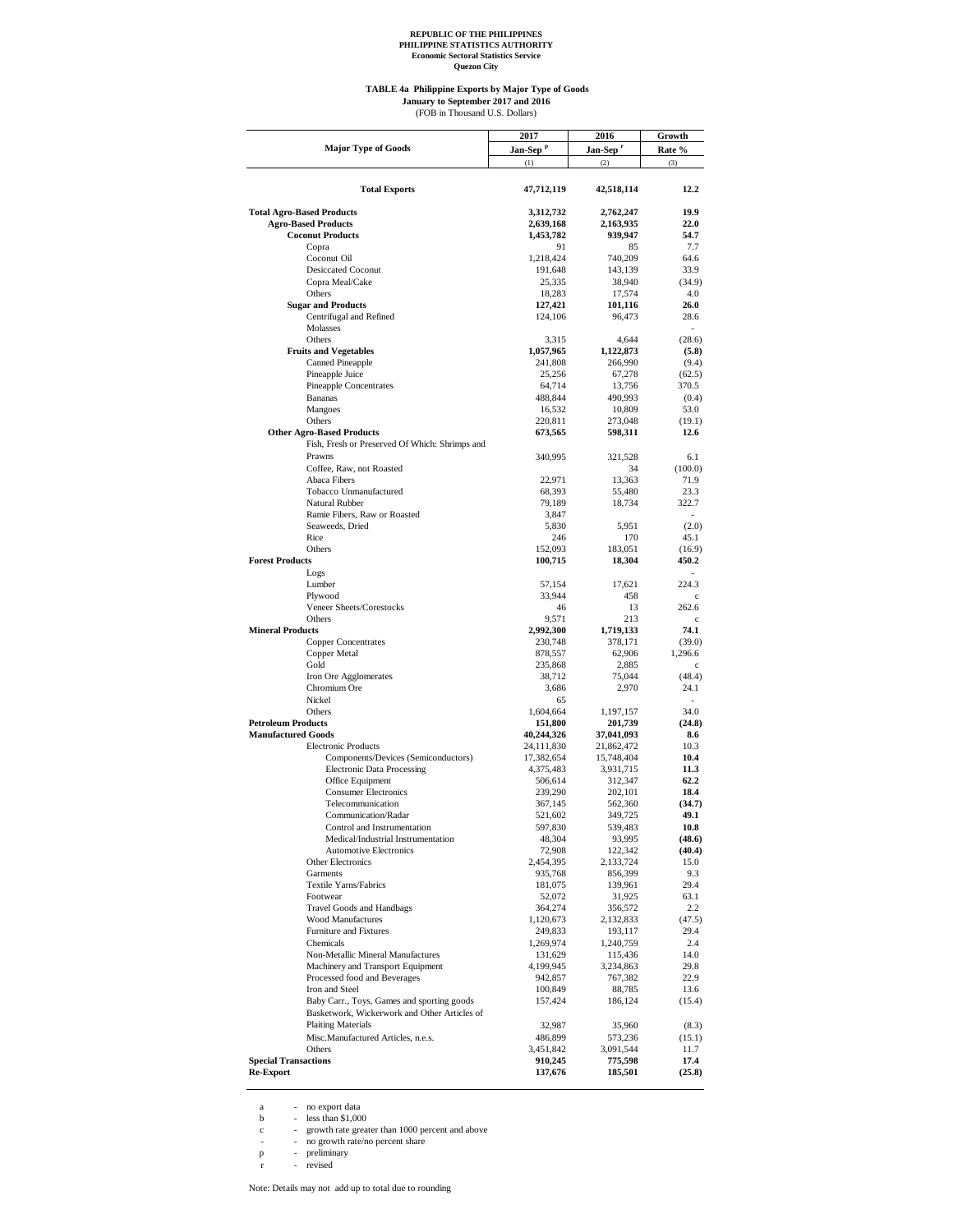## **TABLE 5 Philippine Imports by Major Type of Goods**

September 2017 and 2016<br>(FOB in Thousand U.S. Dollars)

|                                                                                     | 2017                   |                       | 2016           | Growth     |              |
|-------------------------------------------------------------------------------------|------------------------|-----------------------|----------------|------------|--------------|
| <b>Major Type of Goods</b>                                                          | September <sup>P</sup> | % Share               | September      | % Share    | Rate %       |
|                                                                                     | (1)                    | (2)                   | (3)            | (4)        | (5)          |
| <b>Total Imports</b>                                                                | 7,509,139              | 100.0                 | 7,381,218      | 100.0      | 1.7          |
| <b>Capital Goods</b>                                                                | 2,296,946              | 30.6                  | 2,446,267      | 33.1       | (6.1)        |
| Power Generating and Specialized Machines                                           | 639,318                | 8.5                   | 669,071        | 9.1        | (4.4)        |
| Office and EDP Machines                                                             | 240,141                | 3.2                   | 302,067        | 4.1        | (20.5)       |
| Telecommunication Eqpt.and Elect. Mach.                                             | 1,029,411              | 13.7                  | 990,264        | 13.4       | 4.0          |
| Land Transport Eqpt. excl. Passenger Cars and                                       |                        |                       |                |            |              |
| Motorized cycle                                                                     | 209,579                | 2.8                   | 239,138        | 3.2        | (12.4)       |
| Aircraft, Ships and Boats                                                           | 53,619                 | 0.7                   | 116,208        | 1.6        | (53.9)       |
| Prof.Sci.and Cont. Inst., Photographic Eqpt.                                        |                        |                       |                |            |              |
| and Optical Goods                                                                   | 124,879                | 1.7                   | 129,519        | 1.8        | (3.6)        |
| <b>Raw Materials and Intermediate Goods</b>                                         | 2,805,357              | 37.4                  | 2,824,652      | 38.3       | (0.7)        |
| <b>Unprocessed Raw Materials</b>                                                    | 233,124                | 3.1                   | 244,223        | 3.3        | (4.5)        |
| Wheat                                                                               | 115,023                | 1.5                   | 116,972        | 1.6        | (1.7)        |
| Corn                                                                                | 3,325                  | 0.0                   | 7,877          | 0.1        | (57.8)       |
| Unmilled cereals excl. rice and corn                                                | 608                    | 0.0                   | 613            | 0.0        | (0.8)        |
| Crude materials, inedible                                                           | 97,976                 | 1.3                   | 104,662        | 1.4        | (6.4)        |
| Pulp and waste paper<br>Cotton                                                      | 6,716<br>3,398         | 0.1<br>0.0            | 5,681<br>2,568 | 0.1<br>0.0 | 18.2<br>32.3 |
| Syn. Fibers                                                                         | 5,485                  | 0.1                   | 5,879          | 0.1        | (6.7)        |
| Metalliferous ores                                                                  | 33,749                 | 0.4                   | 30,291         | 0.4        | 11.4         |
| Others                                                                              | 48,629                 | 0.6                   | 60,244         | 0.8        | (19.3)       |
| Tobacco, unmanufactured                                                             | 16,192                 | 0.2                   | 14,098         | 0.2        | 14.9         |
| Semi-Processed Raw Materials                                                        | 2,572,233              | 34.3                  | 2,580,429      | 35.0       | (0.3)        |
| Feeding stuffs for animals                                                          | 85,875                 | 1.1                   | 105,056        | 1.4        | (18.3)       |
| Animal and vegetable oils and fats                                                  | 83,385                 | 1.1                   | 68,906         | 0.9        | 21.0         |
| Chemical                                                                            | 765,354                | 10.2                  | 773,389        | 10.5       | (1.0)        |
| Chemical compounds                                                                  | 142,658                | 1.9                   | 123,870        | 1.7        | 15.2         |
| Medicinal and pharmaceutical chem.                                                  | 157,710                | 2.1                   | 144,947        | 2.0        | 8.8          |
| Urea                                                                                | 22,042                 | 0.3                   | 23,027         | 0.3        | (4.3)        |
| Fertilizer excl. urea                                                               | 23,334                 | 0.3                   | 31,370         | 0.4        | (25.6)       |
| Artificial resins                                                                   | 179,905                | 2.4                   | 206,229        | 2.8        | (12.8)       |
| Others                                                                              | 239,705                | 3.2                   | 243,947        | 3.3        | (1.7)        |
| Manufactured goods                                                                  | 990,167                | 13.2                  | 908,381        | 12.3       | 9.0          |
| Paper and paper products                                                            | 88,818                 | 1.2                   | 94,839         | 1.3        | (6.3)        |
| Textile yarn, fabrics and made-up articles                                          | 91,765                 | 1.2                   | 98,315         | 1.3        | (6.7)        |
| Non-metallic mineral manufactures                                                   | 104,834                | 1.4                   | 107,587        | 1.5        | (2.6)        |
| Iron and steel                                                                      | 375,274                | 5.0                   | 298,264        | 4.0        | 25.8         |
| Non-ferrous metals                                                                  | 111,398                | 1.5                   | 96,680         | 1.3        | 15.2         |
| Metal products                                                                      | 132,624                | 1.8                   | 123,598        | 1.7        | 7.3          |
| Others                                                                              | 85,455                 | 1.1                   | 89,098         | 1.2        | (4.1)        |
| Embroideries                                                                        | 1,088                  | 0.0                   | 5,755          | 0.1        | (81.1)       |
| Mat/Acc for the mftr. of elect. eqpt.                                               | 646,364                | 8.6<br>$\overline{a}$ | 718,943        | 9.7<br>٠   | (10.1)<br>٠  |
| Iron ore, not agglomerated<br><b>Mineral Fuels, Lubricant and Related Materials</b> | 1,010,216              | 13.5                  | 719,731        | 9.8        | 40.4         |
| Coal, Coke                                                                          | 109,178                | 1.5                   | 96,378         | 1.3        | 13.3         |
| Petroleum crude                                                                     | 401,739                | 5.4                   | 263,089        | 3.6        | 52.7         |
| Others                                                                              | 499,299                | 6.6                   | 360,264        | 4.9        | 38.6         |
| <b>Consumer Goods</b>                                                               | 1,365,999              | 18.2                  | 1,338,487      | 18.1       | 2.1          |
| Durable                                                                             | 811,261                | 10.8                  | 801,897        | 10.9       | 1.2          |
| Passenger cars and motorized cycle                                                  | 487,162                | 6.5                   | 468,486        | 6.3        | 4.0          |
| Home appliances                                                                     | 62,718                 | 0.8                   | 64,175         | 0.9        | (2.3)        |
| Misc. manufactures                                                                  | 261,381                | 3.5                   | 269,236        | 3.6        | (2.9)        |
| Non-Durable                                                                         | 554,738                | 7.4                   | 536,590        | 7.3        | 3.4          |
| Food and live animals chiefly for food                                              | 485,587                | 6.5                   | 473,050        | 6.4        | 2.7          |
| Dairy products                                                                      | 70,136                 | 0.9                   | 66,135         | 0.9        | 6.0          |
| Fish and fish preparation                                                           | 27,460                 | 0.4                   | 25,577         | 0.3        | 7.4          |
| Rice                                                                                | 21,363                 | 0.3                   | 17,403         | 0.2        | 22.8         |
| Fruits and vegetables                                                               | 63,360                 | 0.8                   | 59,443         | 0.8        | 6.6          |
| Others                                                                              | 303,268                | 4.0                   | 304,493        | 4.1        | (0.4)        |
| Beverages and tobacco mfture.                                                       | 28,727                 | 0.4                   | 30,653         | 0.4        | (6.3)        |
| Articles of apparel, access.                                                        | 40,424                 | 0.5                   | 32,886         | 0.4        | 22.9         |
| <b>Special Transactions</b>                                                         | 30,621                 | $0.4\,$               | 52,081         | 0.7        | (41.2)       |
| Articles temporarily imported and exported                                          | 9,391                  | 0.1                   | 8,414          | 0.1        | 11.6         |
| Others                                                                              | 21,230                 | 0.3                   | 43,667         | 0.6        | (51.4)       |

Note: Details may not add up to total due to rounding.

p - Preliminary r - Revised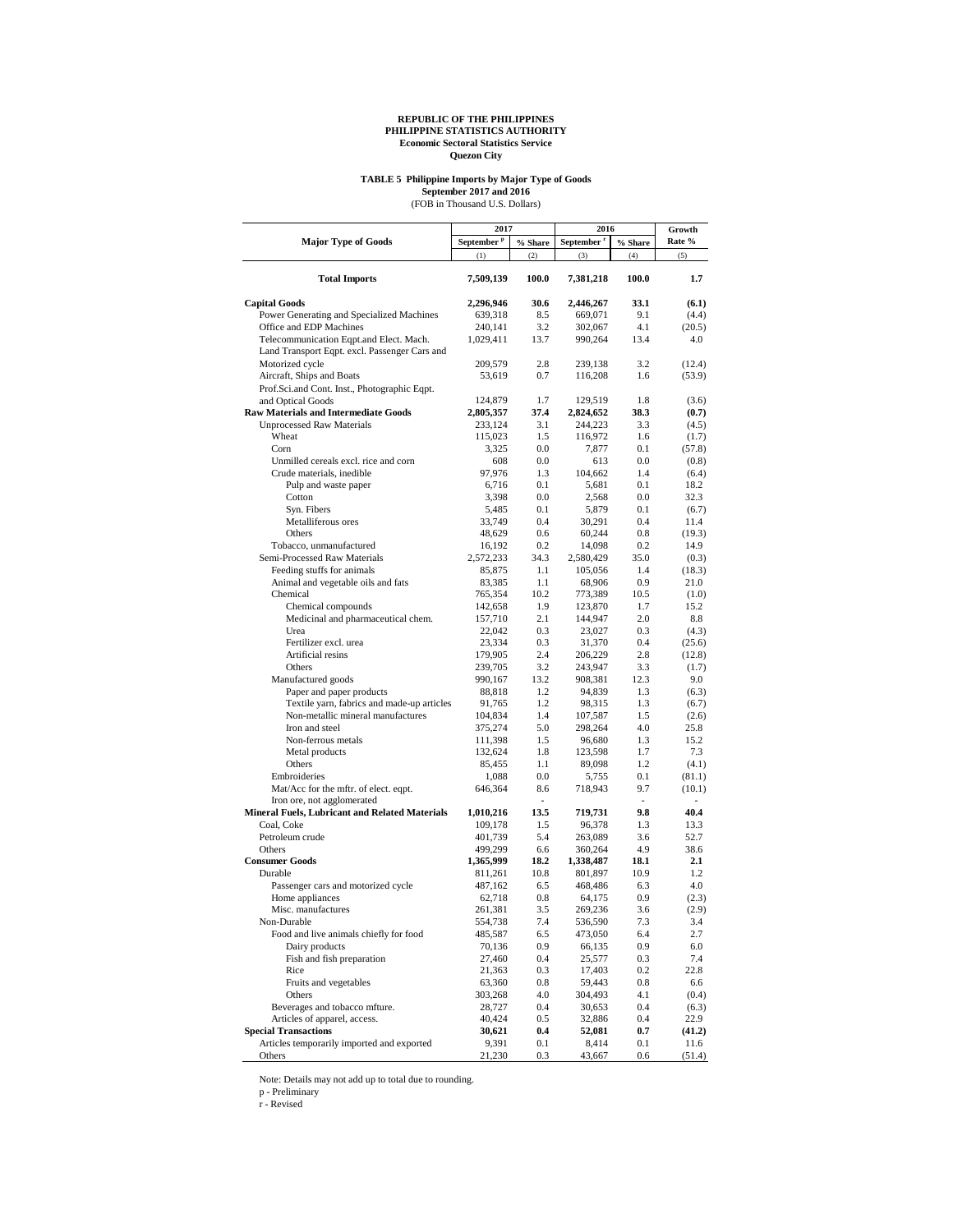#### **TABLE 5a Philippine Imports by Major Type of Goods**

(FOB Value in Thousand U.S. Dollars) **January to September 2017 and 2016**

|                                                                           | 2017                   | 2016                   | Growth<br>Rate % |  |
|---------------------------------------------------------------------------|------------------------|------------------------|------------------|--|
| <b>Major Type of Goods</b>                                                | Jan-Sep <sup>p</sup>   | Jan-Sep <sup>r</sup>   |                  |  |
|                                                                           | (1)                    | (2)                    | (3)              |  |
|                                                                           |                        |                        |                  |  |
| <b>Total Imports</b>                                                      | 66,654,235             | 62,037,760             | 7.4              |  |
| <b>Capital Goods</b>                                                      | 21,531,779             | 21,002,201             | $2.5\,$          |  |
| Power Generating and Specialized Machines                                 | 5,573,591              | 5,660,963              | (1.5)            |  |
| Office and EDP Machines                                                   | 2,231,962              | 2,199,274              | 1.5              |  |
| Telecommunication Eqpt.and Elect. Mach.                                   | 9,354,947              | 9,187,907              | 1.8              |  |
| Land Transport Eqpt. excl. Passenger Cars and                             |                        |                        |                  |  |
| Motorized cycle                                                           | 1,918,757              | 1,831,927              | 4.7              |  |
| Aircraft, Ships and Boats                                                 | 1,261,649              | 1,070,571              | 17.8             |  |
| Prof.Sci.and Cont. Inst., Photographic Eqpt.                              |                        |                        |                  |  |
| and Optical Goods                                                         | 1,190,874              | 1,051,559              | 13.2             |  |
| <b>Raw Materials and Intermediate Goods</b>                               | 25,661,870             | 23,951,672             | 7.1              |  |
| <b>Unprocessed Raw Materials</b>                                          | 2,958,923              | 1,912,687              | 54.7             |  |
| Wheat                                                                     | 854,345                | 810,041                | 5.5              |  |
| Corn                                                                      | 91,603                 | 146,016                | (37.3)           |  |
| Unmilled cereals excl. rice and corn                                      | 5,697                  | 8,302                  | (31.4)           |  |
| Crude materials, inedible                                                 | 1,879,700              | 817,474                | 129.9            |  |
| Pulp and waste paper                                                      | 64,250                 | 64,102                 | 0.2              |  |
| Cotton                                                                    | 23,767                 | 11,256                 | 111.2            |  |
| Syn. Fibers                                                               | 50,388                 | 55,644                 | (9.4)            |  |
| Metalliferous ores                                                        | 1,255,489              | 184,358                | 581.0            |  |
| Others                                                                    | 485,806                | 502,114                | (3.2)            |  |
| Tobacco, unmanufactured                                                   | 127,577                | 130,854                | (2.5)            |  |
| Semi-Processed Raw Materials                                              | 22,702,947             | 22,038,984             | 3.0              |  |
| Feeding stuffs for animals                                                | 842,583                | 1,015,141              | (17.0)           |  |
| Animal and vegetable oils and fats                                        | 769,685                | 634,620                | 21.3             |  |
| Chemical                                                                  | 6,749,913              | 6,444,566              | 4.7              |  |
| Chemical compounds                                                        | 1,308,423              | 1,188,699              | 10.1             |  |
| Medicinal and pharmaceutical chem.                                        | 1,281,023              | 1,151,949              | 11.2             |  |
| Urea                                                                      | 159,901                | 162,910                | (1.8)            |  |
| Fertilizer excl. urea                                                     | 223,692                | 214,334                | 4.4              |  |
| Artificial resins                                                         | 1,666,152              | 1,677,587              | (0.7)            |  |
| Others                                                                    | 2,110,722              | 2,049,087              | 3.0              |  |
| Manufactured goods                                                        | 8,461,721              | 7,637,786              | 10.8             |  |
| Paper and paper products                                                  | 849,553                | 796,282                | 6.7              |  |
| Textile yarn, fabrics and made-up articles                                | 778,181                | 825,651                | (5.7)            |  |
| Non-metallic mineral manufactures                                         | 926,105                | 903,305                | 2.5              |  |
| Iron and steel                                                            | 2,964,800              | 2,492,680              | 18.9             |  |
| Non-ferrous metals                                                        | 853,026                | 758,733                | 12.4             |  |
| Metal products                                                            | 1,236,876              | 1,083,727              | 14.1             |  |
| Others                                                                    | 853,180                | 777,408                | 9.7              |  |
| Embroideries                                                              | 45,768                 | 44,007                 | 4.0              |  |
| Mat/Acc for the mftr. of elect. eqpt.                                     | 5,833,277              | 6,262,865              | (6.9)            |  |
| Iron ore, not agglomerated                                                |                        |                        | ÷.               |  |
| Mineral Fuels, Lubricant and Related Materials                            | 7,716,569              | 5,886,538              | 31.1             |  |
| Coal, Coke                                                                | 979,369                | 684,335                | 43.1             |  |
| Petroleum crude                                                           | 2,496,010              | 2,157,649              | 15.7             |  |
| Others                                                                    | 4,241,190              | 3,044,553              | 39.3             |  |
| <b>Consumer Goods</b>                                                     | 11,472,243             | 10,791,933             | 6.3              |  |
| Durable                                                                   | 6,551,683              | 6,038,607              | 8.5              |  |
| Passenger cars and motorized cycle                                        | 3,848,807              | 3,525,914              | 9.2              |  |
| Home appliances<br>Misc. manufactures                                     | 558,881                | 528,734                | 5.7              |  |
|                                                                           | 2,143,995<br>4,920,560 | 1,983,959<br>4,753,326 | 8.1<br>3.5       |  |
| Non-Durable<br>Food and live animals chiefly for food                     |                        |                        | 3.1              |  |
| Dairy products                                                            | 4,360,408              | 4,227,267<br>612,603   | 16.1             |  |
|                                                                           | 711,295                |                        |                  |  |
| Fish and fish preparation<br>Rice                                         | 353,655                | 286,988                | 23.2             |  |
| Fruits and vegetables                                                     | 228,486<br>543,866     | 183,382<br>528,899     | 24.6<br>2.8      |  |
| Others                                                                    |                        |                        |                  |  |
|                                                                           | 2,523,107              | 2,615,395              | (3.5)            |  |
| Beverages and tobacco mfture.                                             | 222,014                | 213,249                | 4.1              |  |
| Articles of apparel, access.                                              | 338,138                | 312,811                | 8.1              |  |
| <b>Special Transactions</b><br>Articles temporarily imported and exported | 271,773                | 405,417<br>65,854      | (33.0)           |  |
| Others                                                                    | 43,118<br>228,656      | 339,563                | (34.5)<br>(32.7) |  |
|                                                                           |                        |                        |                  |  |

Note: Details may not add up to total due to rounding. p - Preliminary r - Revised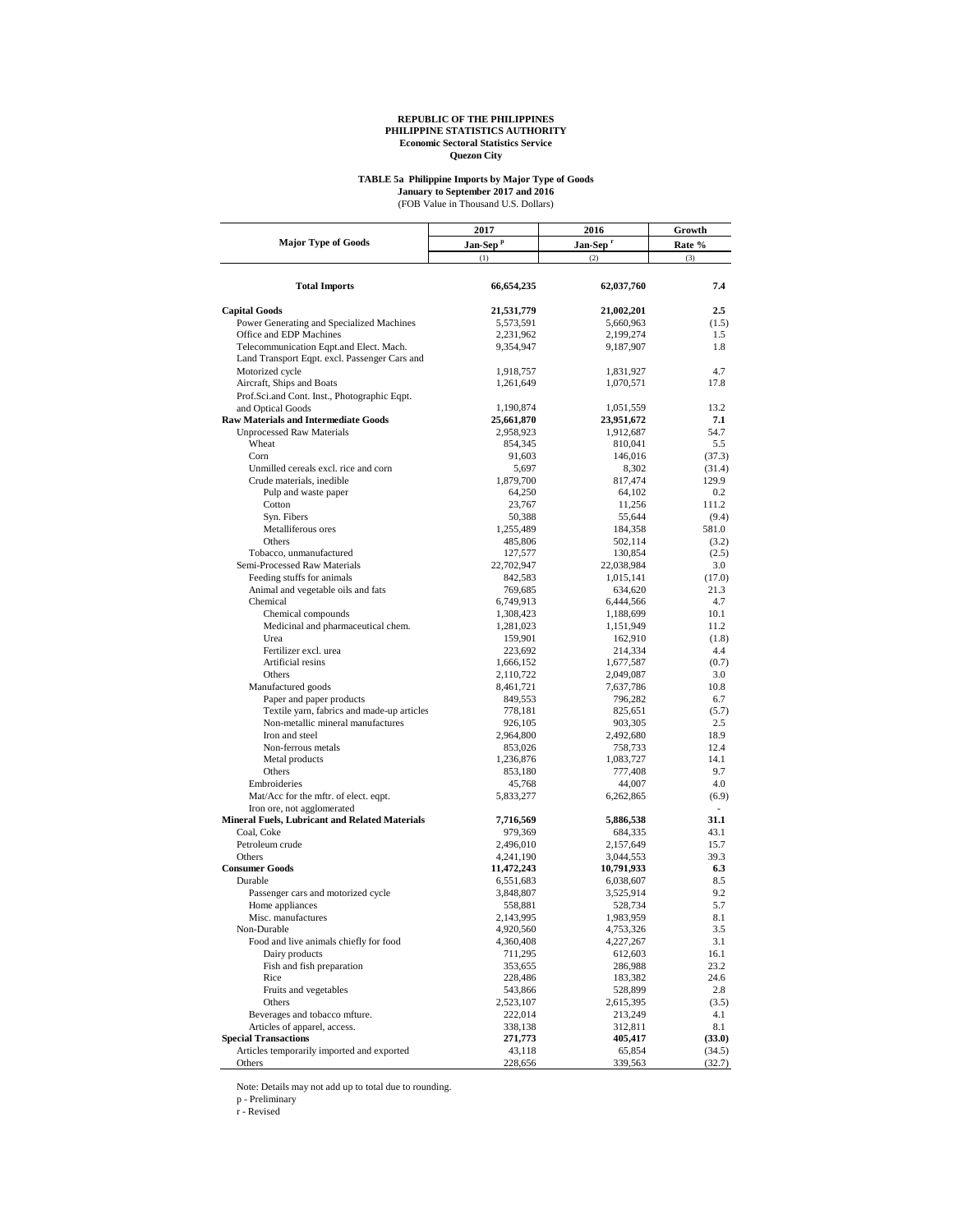#### **REPUBLIC OF THE PHILIPPINES**

#### **PHILIPPINE STATISTICS AUTHORITY**

#### **Economic Sectoral Statistics Service**

**Quezon City**

## **TABLE 6 Philippine Export Statistics from the Top Ten Countries: September 2017 and 2016**

(FOB Value in Million U.S.Dollars)

| 2017 |                                        |                        |            |                      |         | 2016                   |         |                      | Annual Growth Rate (%) |                |            |
|------|----------------------------------------|------------------------|------------|----------------------|---------|------------------------|---------|----------------------|------------------------|----------------|------------|
|      | <b>Countries</b>                       | September <sup>p</sup> | $\%$ Share | Jan-Sep <sup>p</sup> | % Share | September <sup>r</sup> | % Share | Jan-Sep <sup>r</sup> | % Share                | <b>Current</b> | Cumulative |
|      |                                        | (1)                    | (2)        | (3)                  | (4)     | (5)                    | (6)     | (7)                  | (8)                    | (9)            | (10)       |
|      | <b>Total</b>                           | 5,594.32               | 100.0      | 47,712.12            | 100.0   | 5,361.57               | 100.0   | 42,518.11            | 100.0                  | 4.3            | 12.2       |
|      | <b>Top 10 Countries Total</b>          | 4,434.30               | 79.3       | 37,258.18            | 78.1    | 4,251.58               | 79.3    | 34,014.58            | 80.0                   | 4.3            | 9.5        |
|      | United States Of America <sup>1/</sup> | 802.59                 | 14.3       | 7,036.32             | 14.7    | 764.84                 | 14.3    | 6,685.39             | 15.7                   | 4.9            | 5.2        |
| 2    | Hong Kong                              | 769.04                 | 13.7       | 6,315.85             | 13.2    | 596.20                 | 11.1    | 4,834.60             | 11.4                   | 29.0           | 30.6       |
| 3    | Japan $^{2\prime}$                     | 767.81                 | 13.7       | 7.901.92             | 16.6    | 1,130.70               | 21.1    | 8,786.53             | 20.7                   | (32.1)         | (10.1)     |
|      | China, People's Republic of            | 671.56                 | 12.0       | 5,160.24             | 10.8    | 675.07                 | 12.6    | 4,565.01             | 10.7                   | (0.5)          | 13.0       |
| 5    | Singapore                              | 318.63                 | 5.7        | 2,842.29             | 6.0     | 335.94                 | 6.3     | 2,895.14             | 6.8                    | (5.2)          | (1.8)      |
| 6    | Germany                                | 235.57                 | 4.2        | 1,951.64             | 4.1     | 225.12                 | 4.2     | 1,802.16             | 4.2                    | 4.6            | 8.3        |
|      | Netherlands                            | 235.03                 | 4.2        | 1,831.18             | 3.8     | 137.63                 | 2.6     | 1,303.27             | 3.1                    | 70.8           | 40.5       |
| 8    | Thailand                               | 228.44                 | 4.1        | 1,977.42             | 4.1     | 213.21                 | 4.0     | 1,628.47             | 3.8                    | 7.1            | 21.4       |
| 9    | Korea, Republic of                     | 215.29                 | 3.8        | 1,935.19             | 4.1     | 170.12                 | 3.2     | 1,493.27             | 3.5                    | 26.6           | 29.6       |
| 10   | Portugal                               | 190.33                 | 3.4        | 306.13               | 0.6     | 2.74                   | 0.1     | 20.75                | 0.0                    | 6,837.3        | 1,375.5    |
|      | <b>Other Countries</b>                 | 1,160.02               | 20.7       | 10,453.94            | 21.9    | 1,109.99               | 20.7    | 8,503.53             | 20.0                   | 4.5            | 22.9       |
| 11   | Taiwan                                 | 184.73                 | 3.3        | 1,700.62             | 3.6     | 195.37                 | 3.6     | 1,536.80             | 3.6                    | (5.4)          | 10.7       |
| 12   | Malaysia $^{3\prime}$                  | 135.00                 | 2.4        | 1,146.06             | 2.4     | 102.95                 | 1.9     | 840.97               | 2.0                    | 31.1           | 36.3       |
| 13   | Malta                                  | 97.22                  | 1.7        | 683.02               | 1.4     | .83                    | 0.0     | 165.11               | 0.4                    | 11,673.8       | 313.7      |
| 14   | Vietnam                                | 83.80                  | 1.5        | 635.98               | 1.3     | 66.31                  | 1.2     | 530.99               | 1.2                    | 26.4           | 19.8       |
| 15   | France                                 | 66.67                  | 1.2        | 605.90               | 1.3     | 74.22                  | 1.4     | 545.64               | 1.3                    | (10.2)         | 11.0       |
| 16   | Indonesia                              | 61.08                  | 1.1        | 519.96               | 1.1     | 50.40                  | 0.9     | 484.24               | 1.1                    | 21.2           | 7.4        |
| 17   | <b>United Arab Emirates</b>            | 45.92                  | 0.8        | 478.43               | 1.0     | 27.95                  | 0.5     | 213.20               | 0.5                    | 64.3           | 124.4      |
| 18   | Mexico                                 | 45.54                  | 0.8        | 486.72               | 1.0     | 54.81                  | 1.0     | 356.10               | 0.8                    | (16.9)         | 36.7       |
| 19   | Canada                                 | 45.16                  | 0.8        | 402.04               | 0.8     | 44.03                  | 0.8     | 403.55               | 0.9                    | 2.6            | (0.4)      |
| 20   | UK Great Britain and N. Ireland        | 39.26                  | 0.7        | 360.61               | 0.8     | 46.94                  | 0.9     | 387.37               | 0.9                    | (16.3)         | (6.9)      |
| 21   | Others                                 | 355.63                 | 6.4        | 3,434.60             | 7.2     | 446.19                 | 8.3     | 3,039.56             | 7.1                    | (20.3)         | 13.0       |

1/ includes Alaska and Hawaii

2/ includes Okinawa

3/ includes Sabah and Sarawak

p preliminary

r revised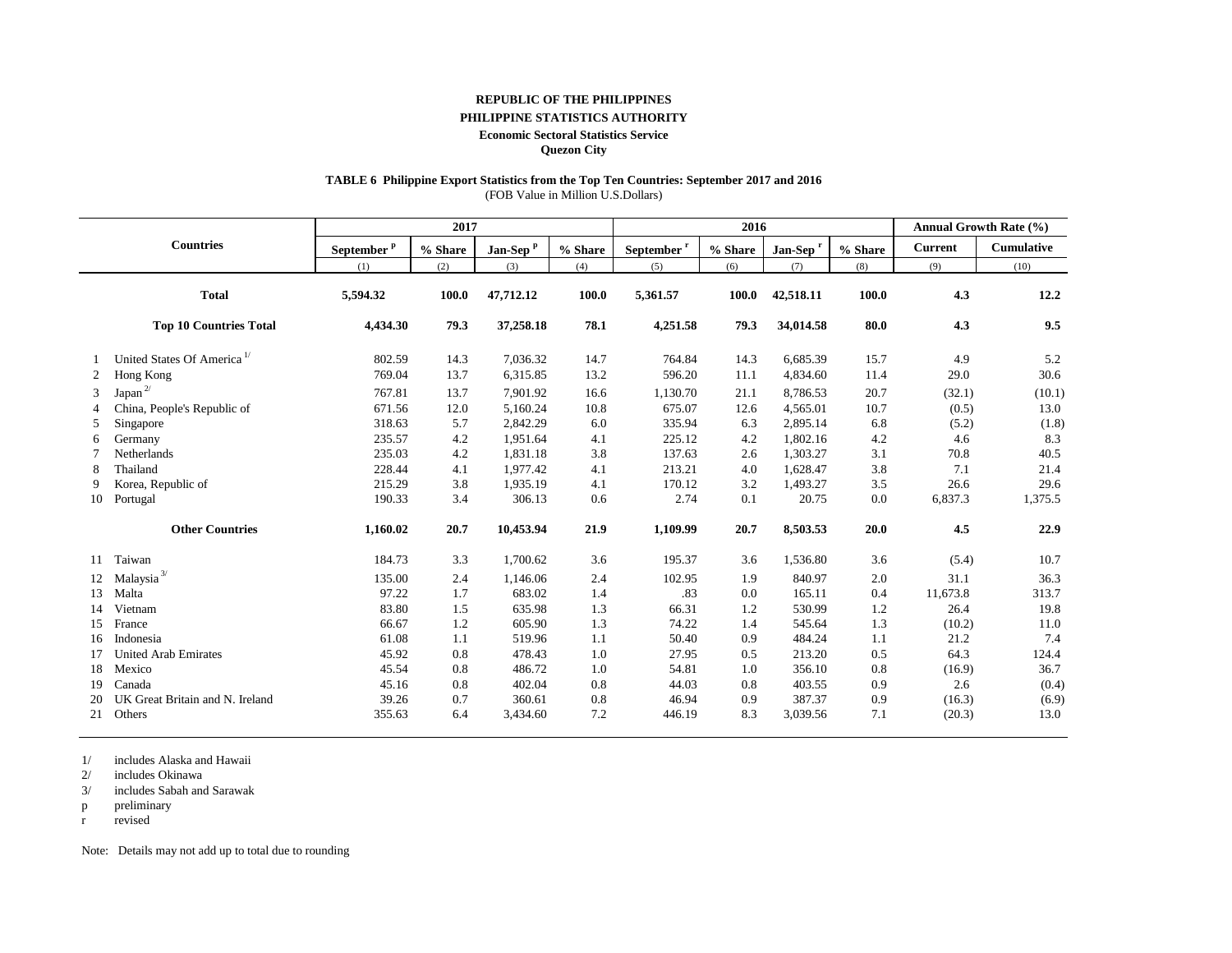#### **REPUBLIC OF THE PHILIPPINES**

#### **PHILIPPINE STATISTICS AUTHORITY**

#### **Economic Sectoral Statistics Service**

**Quezon City**

#### **TABLE 7 Philippine Imports from the Top Ten Countries: September 2017 and 2016**

(FOB Value in Million U.S.Dollars)

| 2017<br>2016   |                                        |                        |            |                      |         |                        | <b>Annual Growth Rate (%)</b> |                      |         |                |            |
|----------------|----------------------------------------|------------------------|------------|----------------------|---------|------------------------|-------------------------------|----------------------|---------|----------------|------------|
|                | <b>Countries</b>                       | September <sup>P</sup> | $\%$ Share | Jan-Sep <sup>P</sup> | % Share | September <sup>r</sup> | % Share                       | Jan-Sep <sup>r</sup> | % Share | <b>Current</b> | Cumulative |
|                |                                        | (1)                    | (2)        | (3)                  | (4)     | (5)                    | (6)                           | (7)                  | (8)     | (9)            | (10)       |
|                | <b>Total</b>                           | 7,509.14               | 100.0      | 66,654.23            | 100.0   | 7,381.22               | 100.0                         | 62,037.76            | 100.0   | 1.7            | 7.4        |
|                | <b>Top 10 Countries Total</b>          | 5,780.19               | 77.0       | 51,525.54            | 77.3    | 5,845.25               | 79.2                          | 48,531.82            | 78.2    | (1.1)          | 6.2        |
|                | China, People's Republic of            | 1,351.58               | 18.0       | 11,924.93            | 17.9    | 1,458.03               | 19.8                          | 11,589.26            | 18.7    | (7.3)          | 2.9        |
| 2              | Japan <sup>1/</sup>                    | 816.15                 | 10.9       | 7,870.95             | 11.8    | 888.18                 | 12.0                          | 7,241.03             | 11.7    | (8.1)          | 8.7        |
| 3              | Korea, Republic of                     | 700.22                 | 9.3        | 5,592.08             | 8.4     | 457.84                 | 6.2                           | 4,051.29             | 6.5     | 52.9           | 38.0       |
| $\overline{4}$ | United States Of America <sup>2/</sup> | 561.27                 | 7.5        | 5,148.41             | 7.7     | 687.19                 | 9.3                           | 5,553.56             | 9.0     | (18.3)         | (7.3)      |
| 5              | Thailand                               | 533.99                 | 7.1        | 4,795.54             | 7.2     | 581.59                 | 7.9                           | 4,933.01             | 8.0     | (8.2)          | (2.8)      |
| 6              | Indonesia                              | 450.49                 | 6.0        | 4.359.05             | 6.5     | 416.73                 | 5.6                           | 3,192.29             | 5.1     | 8.1            | 36.5       |
|                | Taiwan                                 | 435.22                 | 5.8        | 3,423.95             | 5.1     | 408.53                 | 5.5                           | 3,946.13             | 6.4     | 6.5            | (13.2)     |
| 8              | Singapore                              | 390.07                 | 5.2        | 3,976.02             | 6.0     | 456.62                 | 6.2                           | 3,975.31             | 6.4     | (14.6)         | 0.0        |
| 9              | Malaysia <sup>3/</sup>                 | 307.85                 | 4.1        | 2,555.06             | 3.8     | 323.84                 | 4.4                           | 2,573.13             | 4.1     | (4.9)          | (0.7)      |
| 10             | Vietnam                                | 233.36                 | 3.1        | 1.879.55             | 2.8     | 166.70                 | 2.3                           | 1,476.81             | 2.4     | 40.0           | 27.3       |
|                | <b>Other Countries</b>                 | 1,728.95               | 23.0       | 15,128.69            | 22.7    | 1,535.96               | 20.8                          | 13,505.94            | 21.8    | 12.6           | 12.0       |
| 11             | Hong Kong                              | 198.83                 | 2.6        | 1,940.71             | 2.9     | 206.57                 | 2.8                           | 1,834.20             | 3.0     | (3.7)          | 5.8        |
| 12             | Saudi Arabia                           | 178.02                 | 2.4        | 960.02               | 1.4     | 101.79                 | 1.4                           | 772.37               | 1.2     | 74.9           | 24.3       |
| 13             | Germany                                | 177.43                 | 2.4        | 1,452.58             | 2.2     | 147.40                 | 2.0                           | 1,300.11             | 2.1     | 20.4           | 11.7       |
| 14             | India                                  | 127.64                 | 1.7        | 1,085.26             | 1.6     | 106.21                 | 1.4                           | 1,115.45             | 1.8     | 20.2           | (2.7)      |
| 15             | Oatar                                  | 93.34                  | 1.2        | 305.83               | 0.5     | 5.67                   | 0.1                           | 169.18               | 0.3     | 1,546.6        | 80.8       |
| 16             | Kuwait                                 | 89.31                  | 1.2        | 755.82               | 1.1     | 67.13                  | 0.9                           | 732.44               | 1.2     | 33.0           | 3.2        |
| 17             | <b>United Arab Emirates</b>            | 86.46                  | 1.2        | 571.44               | 0.9     | 85.41                  | 1.2                           | 476.38               | 0.8     | 1.2            | 20.0       |
| 18             | Australia                              | 73.46                  | 1.0        | 1,330.61             | 2.0     | 78.07                  | 1.1                           | 654.04               | 1.1     | (5.9)          | 103.4      |
| 19             | Netherlands                            | 60.27                  | 0.8        | 439.30               | 0.7     | 36.03                  | 0.5                           | 384.20               | 0.6     | 67.3           | 14.3       |
| 20             | Canada                                 | 57.51                  | 0.8        | 430.24               | 0.6     | 36.75                  | 0.5                           | 313.66               | 0.5     | 56.5           | 37.2       |
| 21             | Others                                 | 586.70                 | 7.8        | 5,856.87             | 8.8     | 664.93                 | 9.0                           | 5,753.90             | 9.3     | (11.8)         | 1.8        |

1/ includes Okinawa

2/ includes Alaska and Hawaii

3/ includes Sabah and Sarawak

p preliminary

r revised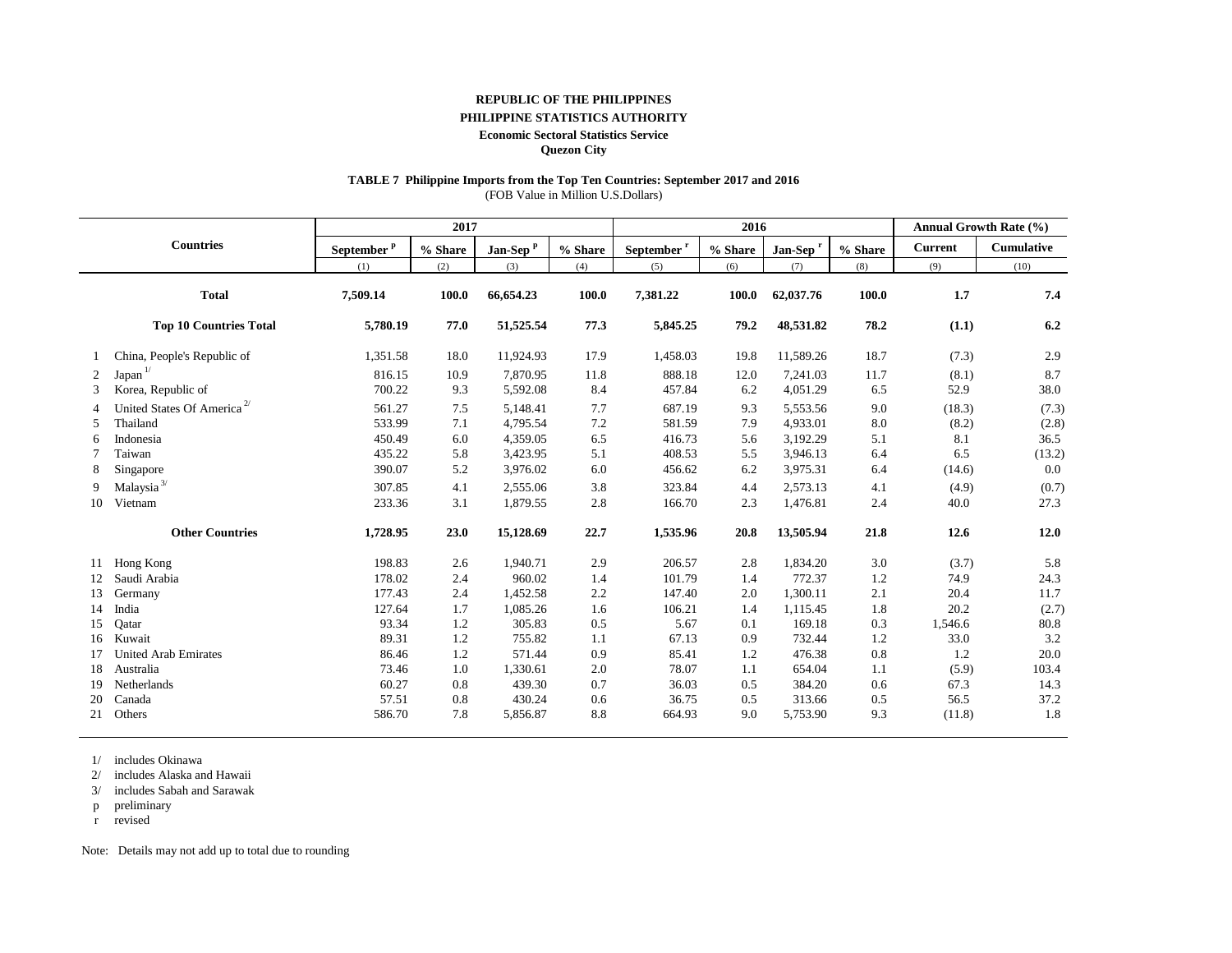#### **TABLE 8 Balance of Trade by Major Trading Partners: September 2017** (FOB Value in Million U.S. Dollars)

| <b>Countries</b>                                         |                                                                                                                                                                                                     | <b>Total Trade</b>                                                                                                     | Imports <sup>p</sup>                                                                                              | Exports <sup>p</sup>                                                                                               | <b>Balance of Trade in Goods</b>                                                                                                 |  |  |
|----------------------------------------------------------|-----------------------------------------------------------------------------------------------------------------------------------------------------------------------------------------------------|------------------------------------------------------------------------------------------------------------------------|-------------------------------------------------------------------------------------------------------------------|--------------------------------------------------------------------------------------------------------------------|----------------------------------------------------------------------------------------------------------------------------------|--|--|
|                                                          |                                                                                                                                                                                                     | (1)                                                                                                                    | (2)                                                                                                               | (3)                                                                                                                | (4)                                                                                                                              |  |  |
|                                                          | <b>Total</b>                                                                                                                                                                                        | 13,103.46                                                                                                              | 7,509.14                                                                                                          | 5,594.32                                                                                                           | (1,914.82)                                                                                                                       |  |  |
|                                                          | China, People's Republic of                                                                                                                                                                         | 2,023.14                                                                                                               | 1,351.58                                                                                                          | 671.56                                                                                                             | (680.01)                                                                                                                         |  |  |
| 2                                                        | $Japan$ <sup><math>1/</math></sup>                                                                                                                                                                  | 1,583.96                                                                                                               | 816.15                                                                                                            | 767.81                                                                                                             | (48.35)                                                                                                                          |  |  |
| 3<br>4<br>5<br>6<br>8<br>9<br>10<br>11<br>12<br>13<br>14 | United States Of America <sup>2/</sup><br>Hong Kong<br>Korea, Republic of<br>Thailand<br>Singapore<br>Taiwan<br>Indonesia<br>Malaysia $^{3\prime}$<br>Germany<br>Vietnam<br>Netherlands<br>Portugal | 1,363.86<br>967.87<br>915.51<br>762.43<br>708.70<br>619.94<br>511.57<br>442.86<br>413.00<br>317.16<br>295.30<br>190.93 | 561.27<br>198.83<br>700.22<br>533.99<br>390.07<br>435.22<br>450.49<br>307.85<br>177.43<br>233.36<br>60.27<br>0.61 | 802.59<br>769.04<br>215.29<br>228.44<br>318.63<br>184.73<br>61.08<br>135.00<br>235.57<br>83.80<br>235.03<br>190.33 | 241.33<br>570.21<br>(484.93)<br>(305.55)<br>(71.44)<br>(250.49)<br>(389.41)<br>(172.85)<br>58.15<br>(149.56)<br>174.77<br>189.72 |  |  |
| 15<br>16                                                 | Saudi Arabia<br>India                                                                                                                                                                               | 181.74<br>158.21                                                                                                       | 178.02<br>127.64                                                                                                  | 3.72<br>30.57                                                                                                      | (174.30)<br>(97.08)                                                                                                              |  |  |
| 17                                                       | <b>United Arab Emirates</b>                                                                                                                                                                         | 132.39                                                                                                                 | 86.46                                                                                                             | 45.92                                                                                                              | (40.54)                                                                                                                          |  |  |
| 18                                                       | Australia                                                                                                                                                                                           | 110.75                                                                                                                 | 73.46                                                                                                             | 37.30                                                                                                              | (36.16)                                                                                                                          |  |  |
| 19                                                       | France                                                                                                                                                                                              | 110.48                                                                                                                 | 43.81                                                                                                             | 66.67                                                                                                              | 22.85                                                                                                                            |  |  |
| 20                                                       | Canada                                                                                                                                                                                              | 102.67                                                                                                                 | 57.51                                                                                                             | 45.16                                                                                                              | (12.35)                                                                                                                          |  |  |
| 21                                                       | Others                                                                                                                                                                                              | 1,191.00                                                                                                               | 724.92                                                                                                            | 466.08                                                                                                             | (258.84)                                                                                                                         |  |  |

1/ includes Okinawa

2/ includes Alaska and Hawaii

3/ includes Sabah and Sarawak

p preliminary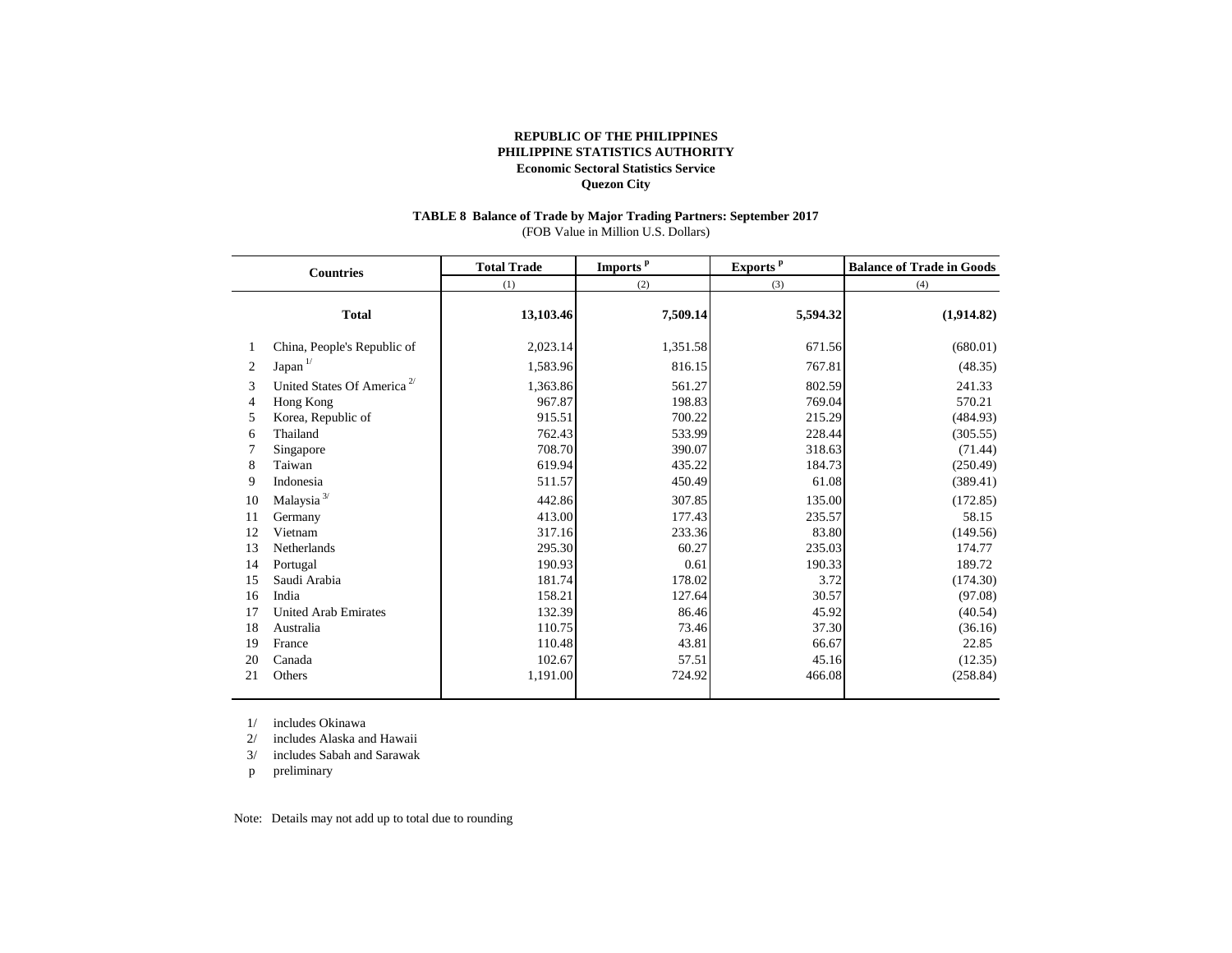## **TABLE 9 Philippine Export Statistics by Selected Economic Bloc: September 2017 and 2016**

(FOB Value in Million U.S. Dollars)

| <b>Economic Bloc</b> |                                                  | 2017             |         |            |         | 2016      |         |           | <b>Annual Growth Rate (%)</b> |                |                    |
|----------------------|--------------------------------------------------|------------------|---------|------------|---------|-----------|---------|-----------|-------------------------------|----------------|--------------------|
|                      |                                                  | <b>September</b> | % Share | $Jan-Sepp$ | % Share | September | % Share | Jan-Sep   | % Share                       | <b>Current</b> | <b>Cummulative</b> |
|                      |                                                  | (1)              | (2)     | (3)        | (4)     | (5)       | (6)     | (7)       | (8)                           | (9)            | (10)               |
|                      | <b>Total</b>                                     | 5,594.32         | 100.0   | 47,712.12  | 100.0   | 5,361.57  | 100.0   | 42,518.11 | 100.0                         | 4.3            | 12.2               |
|                      | 1 East Asia <sup>1/</sup>                        | 2,614.27         | 46.7    | 23,057.25  | 48.3    | 2,781.73  | 51.9    | 21,273.05 | 50.0                          | (6.0)          | 8.4                |
|                      | 2 European Union (EU) <sup><math>2/</math></sup> | 1,000.90         | 17.9    | 7.149.86   | 15.0    | 714.90    | 13.3    | 5,316.39  | 12.5                          | 40.0           | 34.5               |
|                      | 3 ASEAN <sup>3/</sup>                            | 830.82           | 14.9    | 7,160.34   | 15.0    | 772.28    | 14.4    | 6,409.54  | 15.1                          | 7.6            | 11.7               |
|                      | 4 United States of America <sup>4/</sup>         | 802.59           | 14.3    | 7,036.32   | 14.7    | 764.84    | 14.3    | 6.685.39  | 15.7                          | 4.9            | 5.2                |
|                      | 5 Others                                         | 345.74           | 6.2     | 3,308.36   | 6.9     | 327.82    | 6.1     | 2,833.75  | 6.7                           | 5.5            | 16.7               |
|                      |                                                  |                  |         |            |         |           |         |           |                               |                |                    |

1/ includes China, Hong Kong, Japan, Macau, Mongolia, N. Korea, S. Korea, Taiwan

includes Austria, Belgium, Bulgaria, Cyprus, Czech Republic, Denmark, Estonia, Finland, France, Germany, Greece, Hungary, Ireland, Italy, Latvia, Lithuania, Luxembourg,

2/ Malta, Netherlands, Poland, Portugal, Romania, Slovakia, Slovenia, Spain, Sweden and UK Great Britain

3/ includes Brunei Darussalam, Cambodia, Indonesia, Laos, Malaysia, Myanmar, Singapore, Thailand, Vietnam

4/ includes Alaska and Hawaii

p preliminary

r revised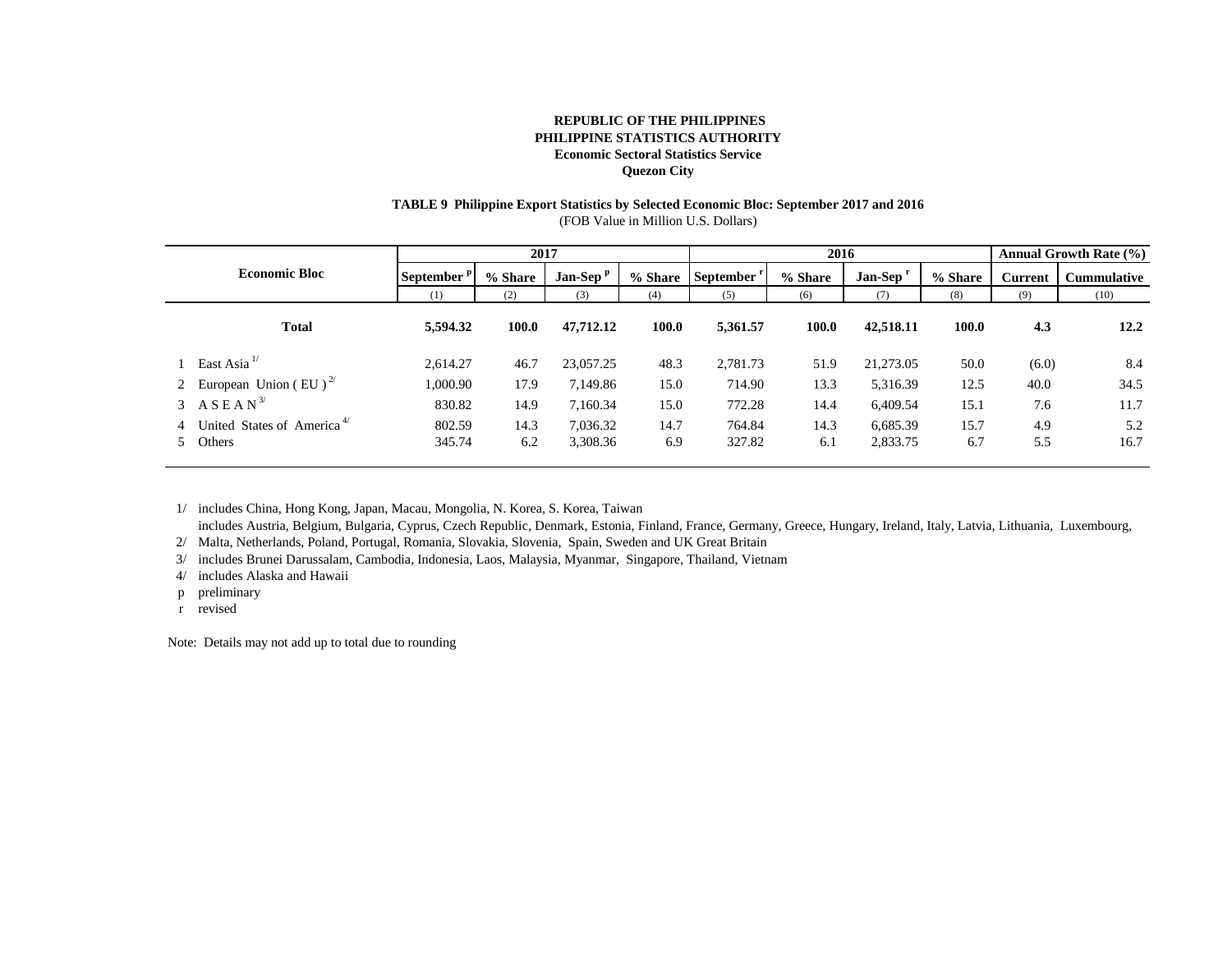### **TABLE 10 Philippine Import Statistics by Selected Economic Bloc: September 2017 and 2016**

(FOB Value in Million U.S. Dollars)

| <b>Economic Bloc</b> |                                                          | 2017                   |             |                      |             | 2016                   |             |                      | <b>Annual Growth Rate (%)</b> |                |                    |
|----------------------|----------------------------------------------------------|------------------------|-------------|----------------------|-------------|------------------------|-------------|----------------------|-------------------------------|----------------|--------------------|
|                      |                                                          | September <sup>p</sup> | % Share     | Jan-Sep <sup>P</sup> | % Share     | September <sup>r</sup> | % Share     | Jan-Sep <sup>1</sup> | % Share                       | <b>Current</b> | <b>Cummulative</b> |
|                      |                                                          | (1)                    | (2)         | (3)                  | (4)         | (5)                    | (6)         | (7)                  | (8)                           | (9)            | (10)               |
|                      | <b>Total</b>                                             | 7.509.14               | 100.0       | 66,654.23            | 100.0       | 7,381.22               | 100.0       | 62,037.76            | 100.0                         | 1.7            | 7.4                |
|                      | East Asia <sup>1</sup>                                   | 3,502.50               | 46.6        | 30,774.01            | 46.2        | 3,435.84               | 46.5        | 28,734.19            | 46.3                          | 1.9            | 7.1                |
|                      | $A S E A N^{2/3}$                                        | 1,918.77               | 25.6        | 17,649.34            | 26.5        | 1,963.31               | 26.6        | 16,201.29            | 26.1                          | (2.3)          | 8.9                |
| 3                    | United States of America <sup>3/</sup>                   | 561.27                 | 7.5         | 5,148.41             | 7.7         | 687.19                 | 9.3         | 5,553.56             | 9.0                           | (18.3)         | (7.3)              |
| 4                    | European Union (EU) <sup><math>4/</math></sup><br>Others | 526.34<br>1,000.26     | 7.0<br>13.3 | 4,820.45<br>8,262.04 | 7.2<br>12.4 | 522.79<br>772.10       | 7.1<br>10.5 | 4,840.90<br>6,707.82 | 7.8<br>10.8                   | 0.7<br>29.6    | (0.4)<br>23.2      |
|                      |                                                          |                        |             |                      |             |                        |             |                      |                               |                |                    |

1/ includes China, Hong Kong, Japan, Macau, Mongolia, N. Korea, S. Korea, Taiwan

2/ includes Brunei Darussalam, Cambodia, Indonesia, Laos, Malaysia, Myanmar, Singapore, Thailand, Vietnam

3/ includes Alaska and Hawaii

includes Austria, Belgium, Bulgaria, Cyprus, Czech Republic, Denmark, Estonia, Finland, France, Germany, Greece, Hungary, Ireland, Italy, Latvia, Lithuania, Luxembourg,

4/ Malta, Netherlands, Poland, Portugal, Romania, Slovakia, Slovenia, Spain, Sweden and UK Great Britain

p preliminary

r revised